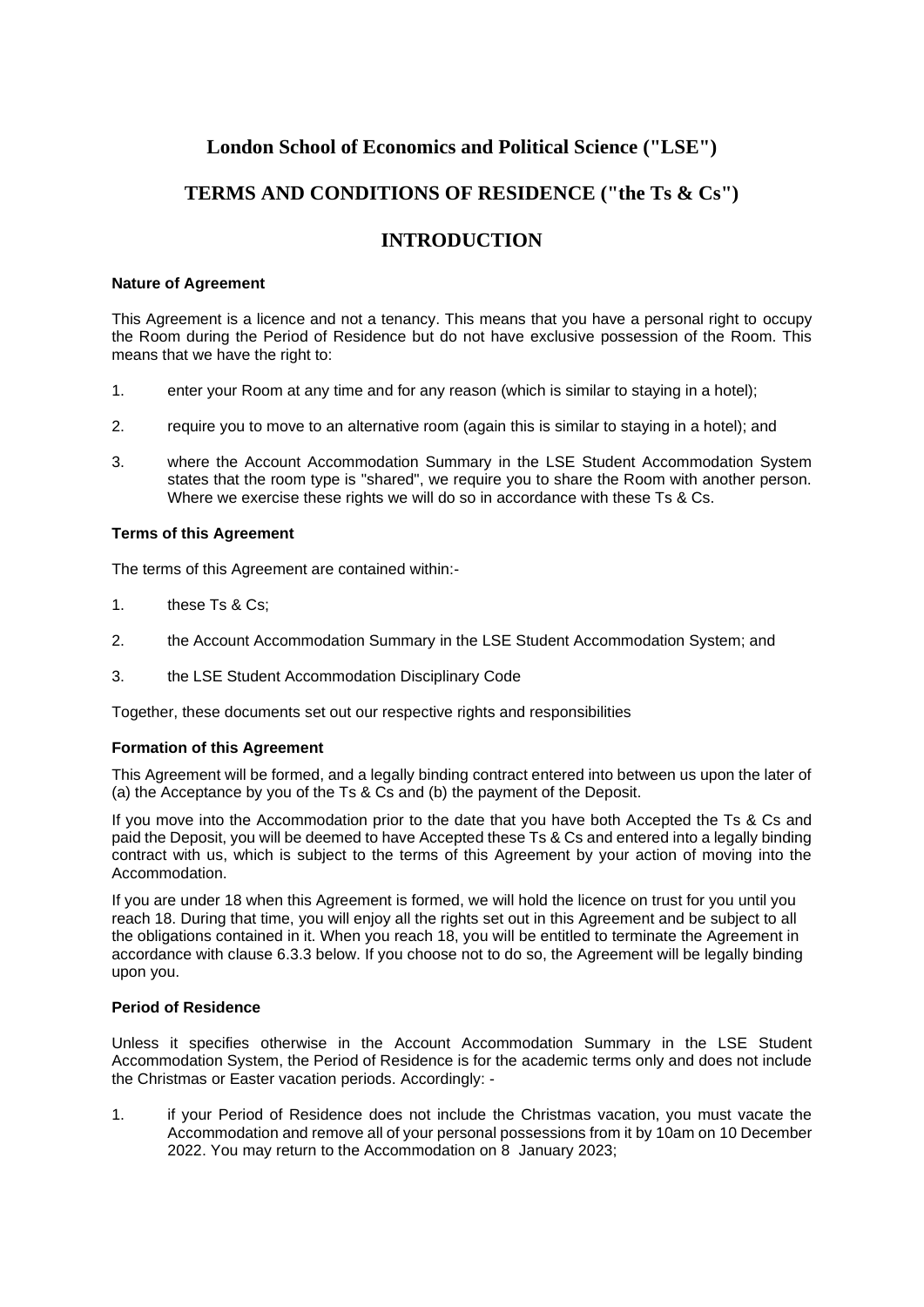2. if your Period of Residence does not include the Easter vacation, you must vacate the Accommodation and remove all of your personal possessions from it by 10am on 1 April 2023. You may return to the Accommodation on 30 April 2023.

# **Our responsibilities**

Our responsibilities are set out in clause 1 Our Responsibilities (below). We are fully committed to fulfilling our responsibilities under this Agreement. If we fail to meet these, we expect you to tell us and give us the opportunity to put things right.

## **Your responsibilities**

By entering into this Agreement, you commit to comply with your responsibilities. These are set out in clause 2 Your Responsibilities (below) and include a commitment by you to comply with the LSE Student Accommodation Disciplinary Code. If you fail to meet these, we will tell you and (unless the failure is serious or persistent) we will give you a chance to put things right. If you fail to take this opportunity, or if the failure is serious or persistent, we will be entitled to take legal action against you which may result in you having to leave your Accommodation.

# **Variations to this Agreement**

With the exception of any changes as a result of government legislation, this Agreement cannot be changed without prior written agreement between you and us.

# **Enquiries**

If there is anything you do not understand or if you have any other queries relating to this Agreement please contact the Residential Services Office. If you are based in the United Kingdom and require advice on your rights or responsibilities under this Agreement, please seek advice from a Citizens' Advice Bureau, Law Centre or solicitor. If you are based overseas and require advice on your rights or responsibilities under this Agreement, please seek advice from an expert in English law.

## **Glossary**

These Ts & Cs, the Account Accommodation Summary in the LSE Student Accommodation System and the Confirmation of Accommodation Document contain certain words which begin with capital letters. These have particular legal meanings which are explained in the glossary at the end of these Ts & Cs.

# **1. OUR RESPONSIBILITIES**

# **1.1 Services and facilities**

- $1.1.1$ During the Period of Residence we will use reasonable endeavours to:-
	- (a) maintain the structure of the Hall and keep the Hall and Communal Areas (including the lighting, heating and firefighting equipment within them) clean, tidy, in reasonable repair and fit for use by you and other occupiers;
	- (b) ensure that all fixtures and fittings for water, gas (if applicable), electricity and water heating in the Accommodation and Hall are kept in working order and to provide such heating as we consider adequate (acting reasonably). This may mean that the heating may be turned off;
	- (c) provide an adequate supply of hot water for normal domestic use;
	- (d) provide facilities for the washing and drying of clothes in the Hall for which there will be a separate charge at the point of use;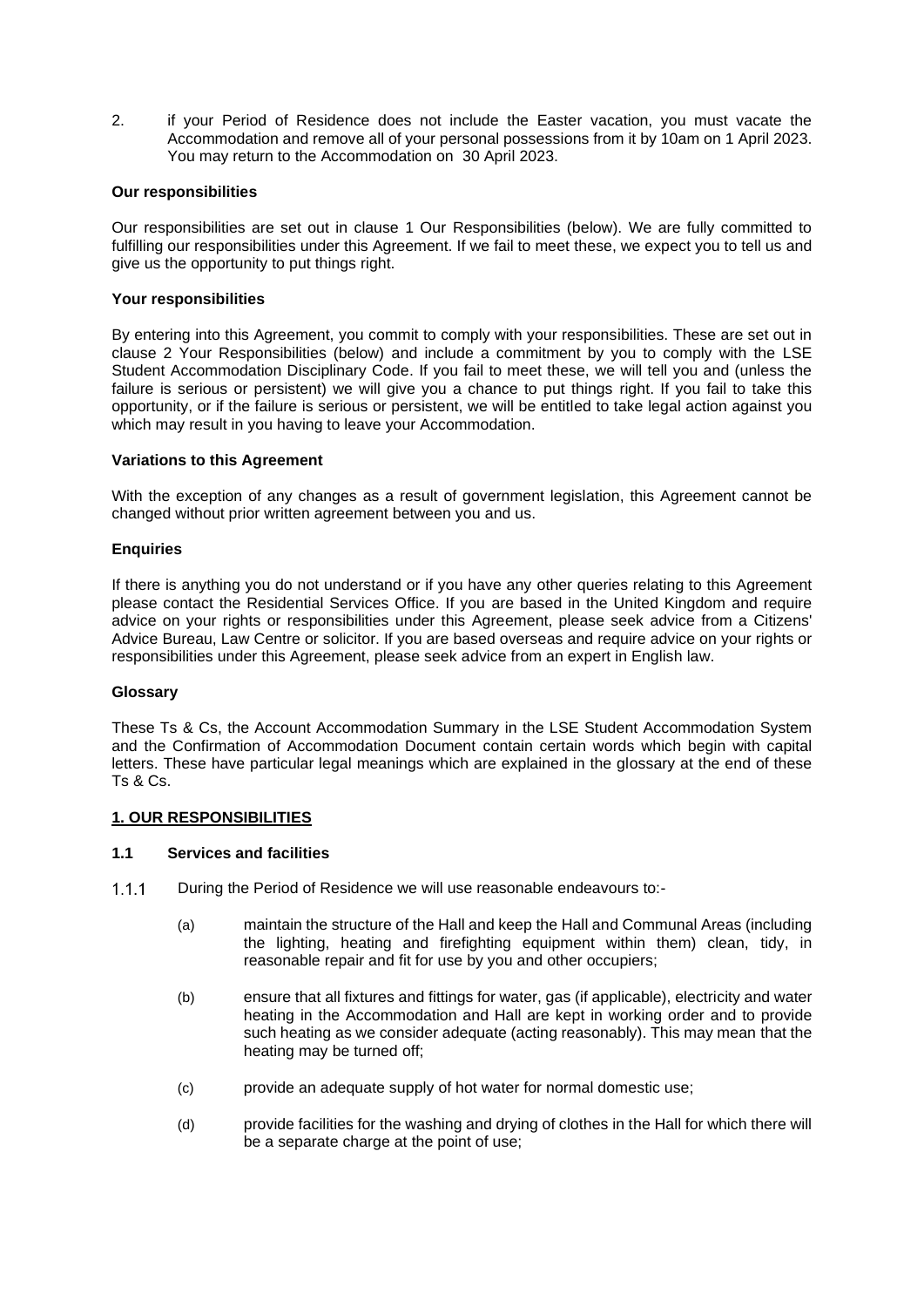- (e) organise social events (which may take the form of virtual events) for residents of the Hall via the Student Hall Committee; and
- (f) provide and maintain a hardwire internet port within the Accommodation. We will also try to arrange for a third party to provide wifi at the Accommodation (you will need to register to use this).
- $1.1.2$ We will not be liable for any failure or interruption to any of the services or facilities (or any loss arising from any failure or interruption), if the failure or interruption is due to reasons outside our control (e.g. mechanical breakdown, shortages of fuel/materials, labour disputes, student action, necessary maintenance, repair, or replacement or a public health crisis or pandemic such as COVID-19).

# **1.2 Insurance**

- 1.2.1 During the Period of Residence we will insure the Hall against fire and other risks which we reasonably consider necessary.
- 1.2.2 During the Period of Residence we will insure your personal belongings up to a specified limit but you will be responsible for administering any claims which arise. Full details of the insurance policy are available at **www.lse.ac.uk/currenthallresidents**

If you are unable to access this web link please contact the Residential Services Office before Accepting this Agreement and we will send to you a copy of the policy so that you can read it before Accepting this Agreement.

Please note that any claim you make will be subject to the normal excesses, limitations and exclusions from cover which our insurer may impose from time to time. If you require insurance for any personal belongings over and above the normal excesses, limitations and exclusions you are responsible for taking out such insurance cover yourself at your own cost.

# **2. YOUR RESPONSIBILITIES**

## **2.1 Licence Fee**

- 2.1.1 You must pay the Licence Fee during the Period of Residence on the dates and in accordance with the payment terms set out in Schedule 1. You must notify the Residential Services Office at least one week in advance in writing if you will be unable to pay the Licence Fee on the dates set out in Schedule 1 and provide reasons that you will be unable to make the payment.
- 2.1.2 The obligation to pay the Licence Fee applies irrespective of your individual course dates (which may start later or finish earlier than the Period of Residence) and irrespective of when or if you actually move into the Accommodation.
- 2.1.3 If the whole or any part of the Licence Fee remains unpaid in breach of the payment terms set out in Schedule 1 we reserve the right to charge you a reasonable fee to cover our administration expenses for each letter that we send to you, acting reasonably, chasing you for payment of any Licence Fee arrears.
- 2.1.4 If someone other than you pays all or part of the Licence Fee to us directly (e.g. a Sponsor or parent), this will not reduce or affect your responsibilities under the Agreement or result in any kind of rights or benefit to that other party.

# **2.2 Deposit**

The Deposit shall be paid in accordance with the payment terms set out in Schedule 1.

## **2.3 Inventory**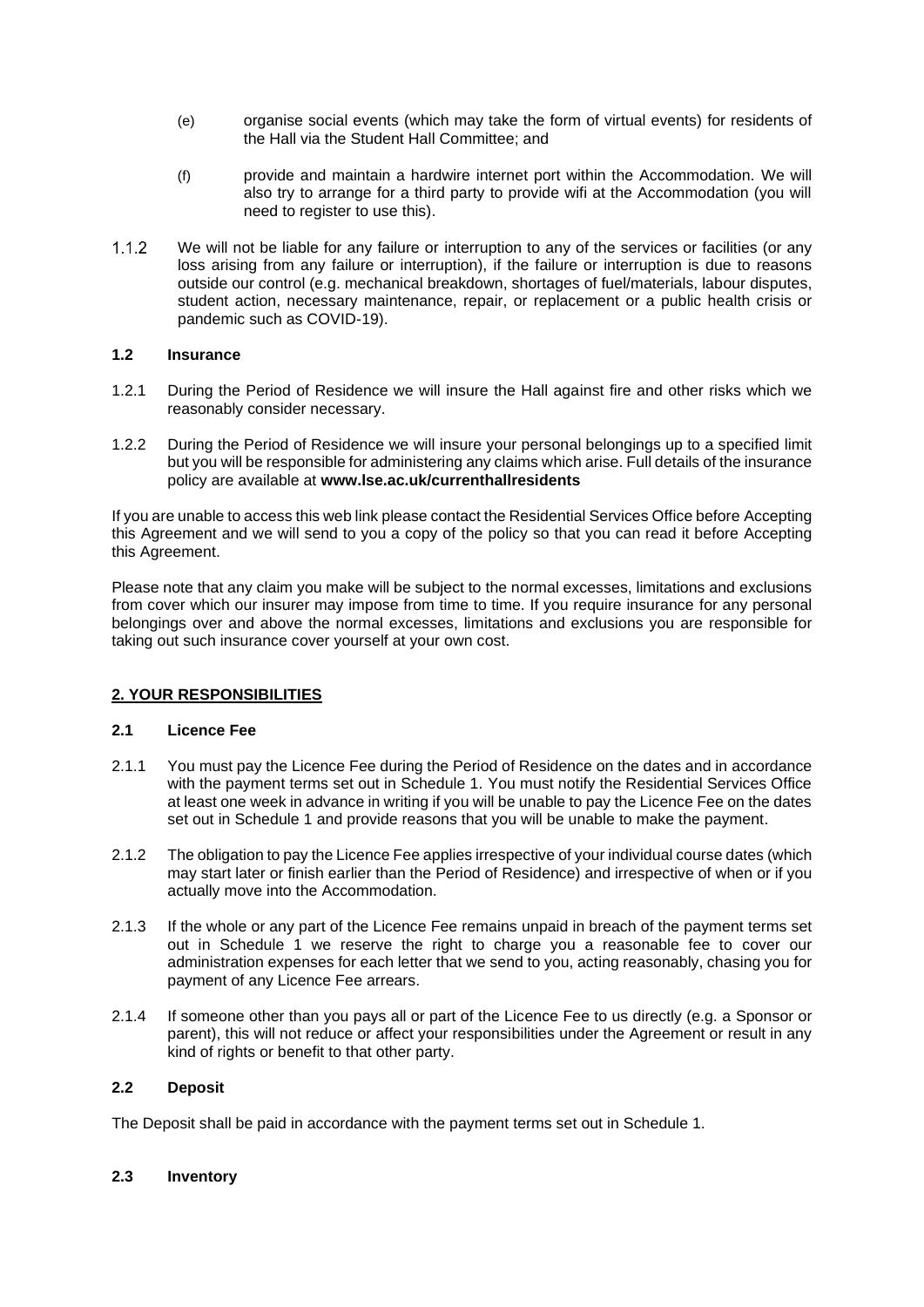You agree to complete an Inventory within 7 days of taking occupation of the Accommodation. If you do not do so, we shall assume that the Inventory is correct.

## **2.4 Using the Accommodation**

2.4.1 If the Account Accommodation Summary in the LSE Student Accommodation System states that your Room is:-

- (a) "sole occupancy" you are the only person authorised to occupy the Accommodation (or if there are two people named on the Account Accommodation Summary in the LSE Student Accommodation System you two are the only people authorised to occupy the Accommodation); or
- (b) "shared" you and the person (or people if appropriate) that we allocate to share the Room are the only people authorised to occupy the Accommodation.
- 2.4.2 You must not use the Accommodation for any other purpose than as living accommodation (e.g. you must not run a business from the Accommodation).
- 2.4.3 You agree not to transfer this Agreement (or your rights under this Agreement) to anyone else or (except where permitted by clauses 2.5 or 2.6), allow anyone else to live in or use the Accommodation.
- 2.4.4 You must allow our staff and/or contractors to enter the Accommodation in accordance with clause 3.2 below.
- 2.4.5 If your Account Accommodation Summary in your LSE Student Accommodation Account Summary includes a Family Member:-
	- (a) that Family Member (only) may occupy the Accommodation with you; and
	- (b) the Family Member must not use the Accommodation for any other purpose than as living accommodation.
- 2.4.6 You must maintain the status of a full-time registered student with Us for the whole of the Period of Residence.
- 2.4.7 You must notify the Residential Services Office in writing prior to the Period of Residence start date if you do not intend to occupy the Accommodation from the first day of the Period of Residence. The obligation to pay the Licence Fee applies from the start of the Period of Residence irrespective of when or if you actually move into the Accommodation.

# **2.5 Visitors**

- 2.5.1 You are responsible for the behaviour of any Visitor and any Family Member and you must ensure that they do not break the terms of this Agreement. If they do, you will be in breach of this Agreement.
- 2.5.2 You agree that we may remove or exclude your Visitors from the Accommodation or the Hall where we have reasonable grounds to believe that this is necessary for the safety and/or wellbeing of other persons or your Visitors, including if your Visitors or other occupants pose a risk to health and safety or fail to comply with Health and Safety Guidance and in the event of a public health emergency.
- 2.5.3 You agree not to allow anyone other than the occasional Visitor to stay, provided that:
	- (a) the Visitor does not stay for more than three consecutive nights; and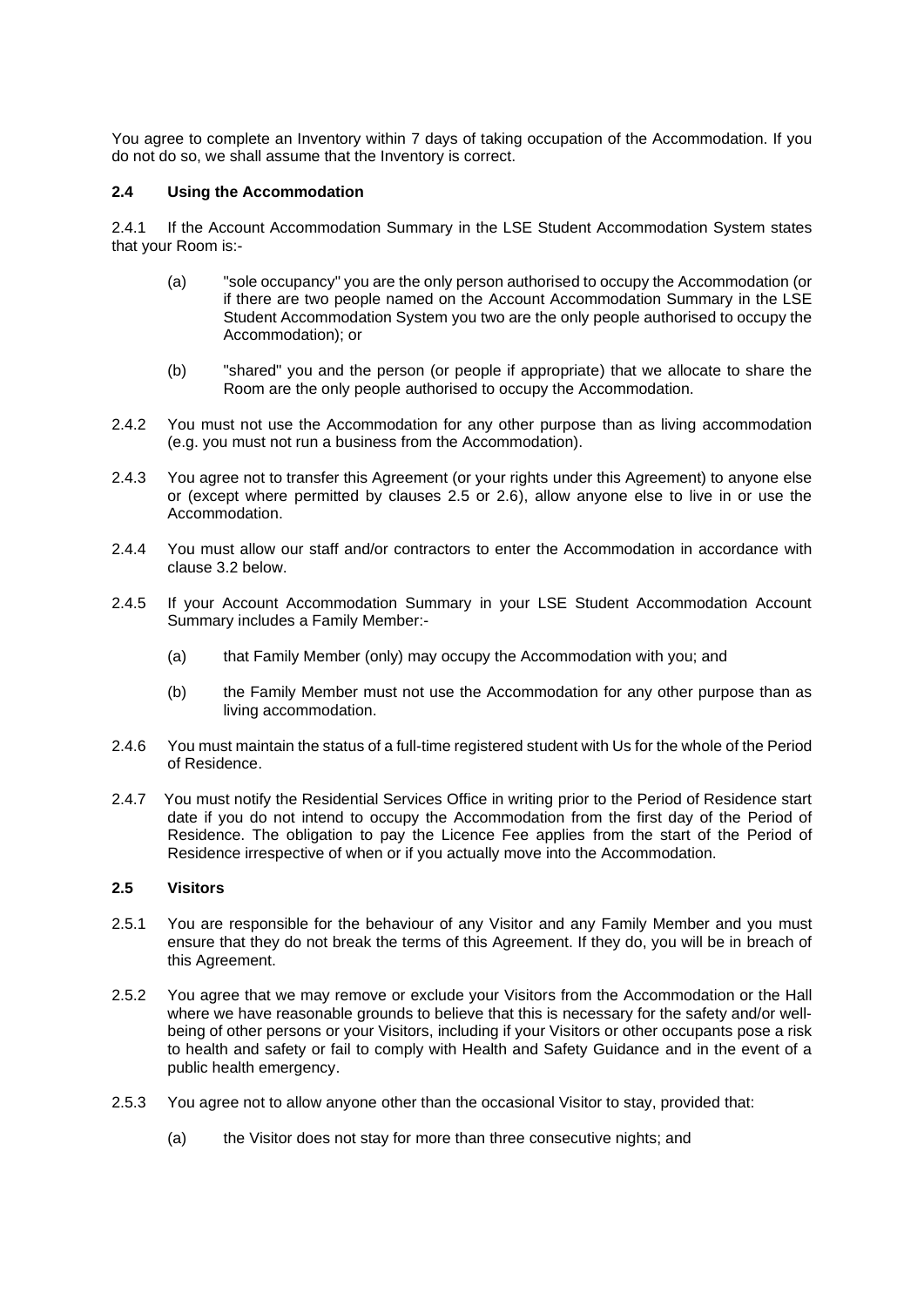- (b) you have obtained the advance permission of the Warden or the Head of Residential Life and (if the Accommodation is shared) of the people that you live with; and
- (c) you do not have more than one Visitor staying with you at any given time; and
- (d) the Visitor signs into and signs out of the Hall (in the reception area); and
- (e) the Visitor does not annoy, pose a risk to the health and safety of or disturb study by or sleep of, other occupants of the Accommodation or Hall.
- 2.5.4 We reserve the right to withdraw this privilege on 24 hours' notice if, in our reasonable opinion, it is necessary to do so for the safety and wellbeing of other occupants of the Hall and/or to safeguard our property.

## **2.6 Moving rooms**

- 2.6.1 You agree not to move to another room within the Hall, or to any other accommodation provided by us, without first:
	- (a) obtaining the prior written approval of the Residential Services Office (acting reasonably provided the conditions set out in Clause 2.6.1(b) are fulfilled)). If consent is given, you will be charged an administration fee of £50 which covers our administration expenses in arranging the move and amending our records accordingly; and
	- (b) finding a suitable replacement occupier approved by us (at our absolute discretion) who is not already in accommodation provided by us and who enters into an agreement with us to occupy the Accommodation immediately after you have moved out.
- 2.6.2 If you are permitted to move, all the terms and conditions of this Agreement are transferable to the new Accommodation.

## **2.7 Risk assessments and health and safety assessments**

You agree to comply and/or co-operate with a reasonable request by us to provide information or to assist in connection with a risk assessment or any health and safety assessment undertaken by us in relation to your occupation of the Accommodation and/or in the Hall.

## **2.8 Respect for others**

You agree:-

- 2.8.1 To show respect, at all times, for all persons living and/or working in the Hall or in the locality of the Hall and not to cause or do anything that is likely to cause a nuisance or annoyance to them
- 2.8.2 To keep noise at a level that does not interfere with the study, sleep or comfort of persons living and/or working in the Hall and, in particular, not to make or allow any loud noise (including televisions, playing music or musical instruments) between designated quiet hours (being between the hours of 23.00 hours and 08.00 hours or such other times as We shall notify to you);
- 2.8.3 Not to use violence or threaten to use violence, verbally assault or harass or threaten to harass (including harassment on grounds of age, gender, sexual orientation, religion, belief, race, culture, disability or lifestyle) any person;
- 2.8.4 Not to bring into either the Accommodation or the Hall or permit to be carried, stored, used or sold/exchanged in the Accommodation or the Hall any weapons, firearms, explosives, fireworks, illegal items or items which we consider to be offensive or dangerous (e.g. replica,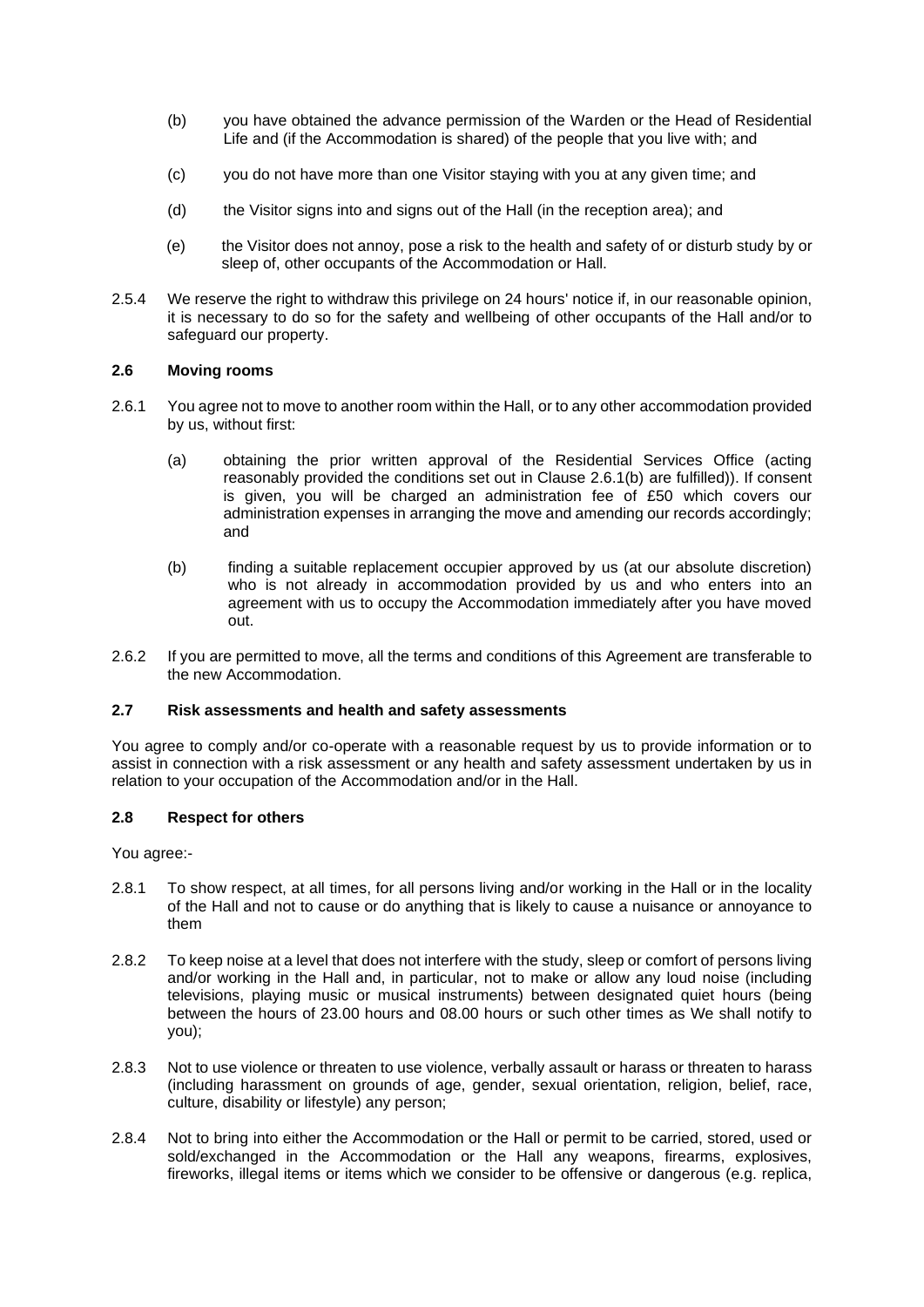ceremonial or toy weapons, knives, martial arts weapons, air-weapons, projectile devices or dangerous chemicals or substances) or allow the Accommodation to be used for any criminal, immoral or illegal purpose including (but not limited to) selling, supplying or using illegal substances, storing or handling stolen goods or prostitution. We will notify the police if you, your Family Members or Visitors are found to be in breach of this obligation;

- 2.8.5 Not to commit any arrestable offence or criminal act which we consider (acting reasonably) makes you unsuitable to continue to live in the Accommodation;
- 2.8.6 Not to allow persistent use of Hall facilities by non-residents;
- 2.8.7 Not to smoke in the Accommodation or the Hall;
- 2.8.8 Not to place any items on or throw anything from the balconies or windows of either the Accommodation or the Hall and not to hang any clothing or other articles from any part of the Accommodation;
- 2.8.9 Not to bring any cars or motorcycles onto the Hall;
- 2.8.10 To display respect for the health and safety of yourself and of other occupants and comply (and procure compliance by your Family Members and Visitors) with any Health and Safety Guidance (which may be updated from time to time) applicable when using the Accommodation or the Hall;
- 2.8.11 Not to create a health and safety hazard in the Hall or the Accommodation and not to block or obstruct the showers, baths, sinks, lavatories and cisterns in the Accommodation;
- 2.8.12 To notify us as soon as reasonably possible if you become aware of (a) any circumstance which may affect our insurance, (b) any fault or damage in the Accommodation or Hall, including any fault which might constitute a hazard to health or safety or (c) if an incident occurs where the emergency services are called to Hall or first aid is administered.
- 2.8.13 To comply with reasonable requests of our staff relating to use of the Accommodation or the Hall by you, your Family Members and Visitors.
- 2.8.14 To comply with any reasonable regulations that we make which are notified to you in writing in advance.
- 2.8.15 Not to enter into any areas of the Hall marked 'Private', 'Staff Only' or 'No Entry' or which we have advised you that you are prohibited to enter.
- 2.8.16 Not to affix anything to the walls, wardrobes, doors or other surfaces in the Accommodation or the Hall which may cause damage and to remove any adhesive materials that have been affixed by you, your Family Members or Visitors to the Accommodation or the Hall when you vacate the Accommodation for the vacation periods and at the end of the Period of Residence (or earlier termination of this Agreement).
- 2.8.17 Not to display any posters in the public areas of the Hall unless they have been approved in advance by the Warden and the Front of House Manager.

#### **2.9 Repairs, maintenance and alterations**

You agree:-

- 2.9.1 To keep the Accommodation in a clean and tidy condition at all times and to place any rubbish in designated areas in the Hall;
- 2.9.2 Not to make any alterations to or damage or decorate the Accommodation, Communal Areas or Hall (including, but not limited to fitting or installing any satellite dish, television or radio aerial, decorating or damage caused by neglect or misuse) or remove, alter or damage any furniture,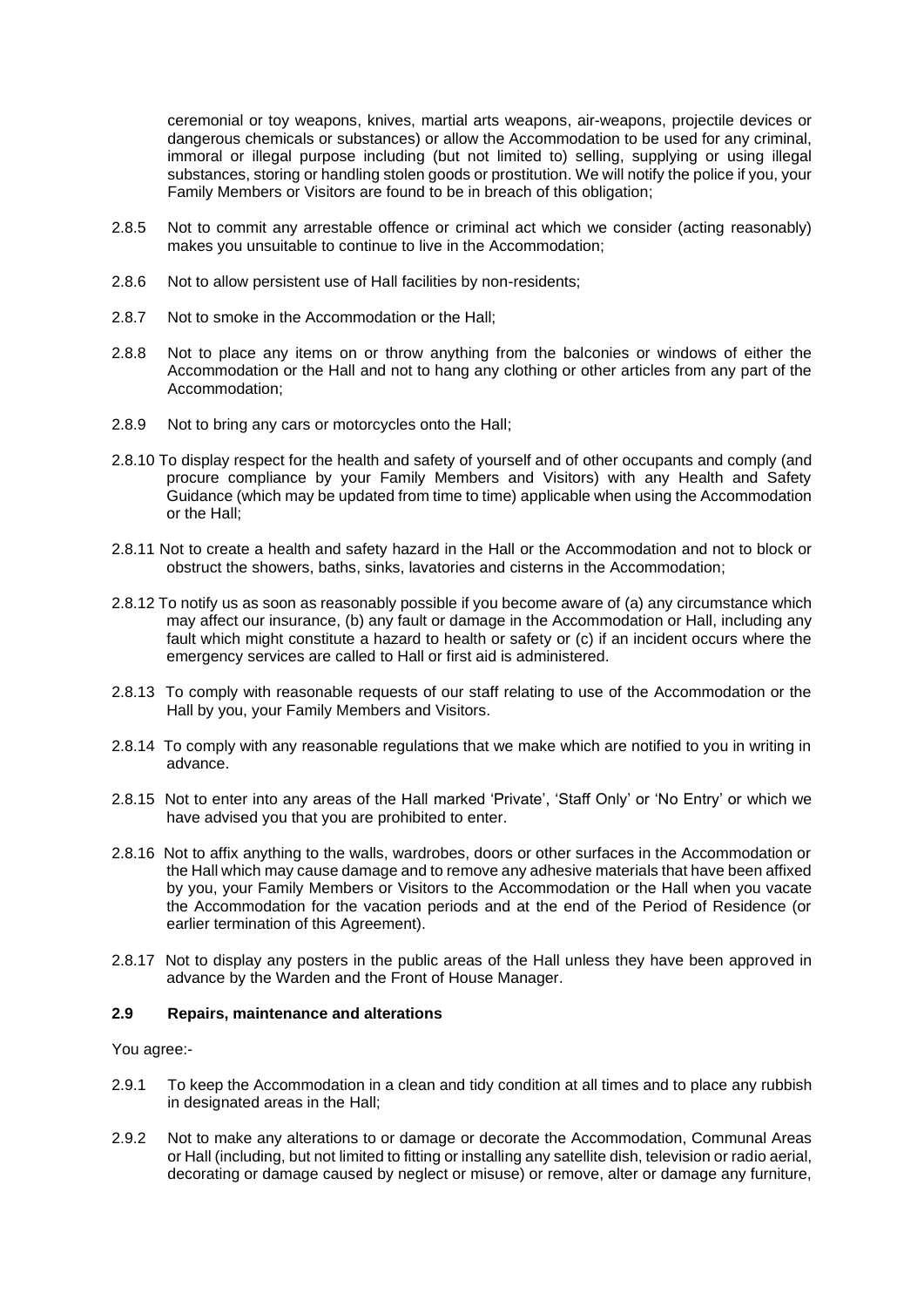equipment, windows, window locks or window restrictions or curtains provided by us (including, but not limited to, making holes in the furniture to accommodate the wiring of your electrical appliances);

- 2.9.3 Save for bedding, not to bring any soft furnishings or other furniture (including, but not limited to, inflatable furniture) into the Accommodation and/or the Hall except where the Front of House Manager has given prior written consent. All such furniture must comply with any relevant fire safety legislation and you will be required to remove (at your own expense) any furniture that you have brought on to the Accommodation without our permission and/or which does not comply with legislation; and
- 2.9.4 Not to leave any personal belongings or other obstacles in the Communal Areas or make these areas dirty or untidy or leave perishable or hazardous items in them. If you do and we have to remove anything or arrange for additional cleaning, we may charge you for the reasonable cost of doing so.

# **2.10 Safety and security**

It is your responsibility to help ensure that the Accommodation and the Hall are safe and secure to live in. This includes (but is not limited to) complying with the following:

# 2.10.1 *Smoking*

Smoking is prohibited in all areas of the Accommodation and Hall (including study bedrooms).

2.10.2 *Electrical or other appliances*

You agree:

- (a) only to use the cooking and/or other electrical or gas kitchen equipment supplied by us in any shared kitchen and not to use any other cooking or heating appliances in your bedroom in the Accommodation or Hall except for items that have been tested and approved by us (note: testing is organised on your behalf by the facilities/hall manager at the Hall);
- (b) not to bring any electrical equipment into the Accommodation or the Hall except for items that you have notified us about that have been tested and approved by us (note: testing is organised on your behalf by the facilities/ hall manager at the Hall);
- (c) to be responsible (as an ongoing responsibility) for ensuring that your own electrical equipment meets current Health and Safety standards and to ensure that each of your own electrical appliances is fitted with the correct fuse, only one appliance is wired to one plug and that you do not overload the electric power points;
- (d) if you choose to bring a personal fridge into the Accommodation, we may charge you any reasonable additional electricity costs that we incur as a result of this. We will not charge you the additional costs if you provide medical documentation to the Residential Services Office which evidences that you have medical requirements which mean you need a personal fridge in the Accommodation.

## 2.10.3 *Fire Safety*

You agree to respond to fire alarms, adhere to all fire regulations and evacuation procedures (which are displayed in the Accommodation and on notice boards in the Hall) and:

(a) where we give you prior reasonable written notice that a fire safety meeting (which may be attended by a representative from the emergency services) has been arranged by the Warden or Head of Residential Life and your attendance at that meeting is compulsory, attend that meeting;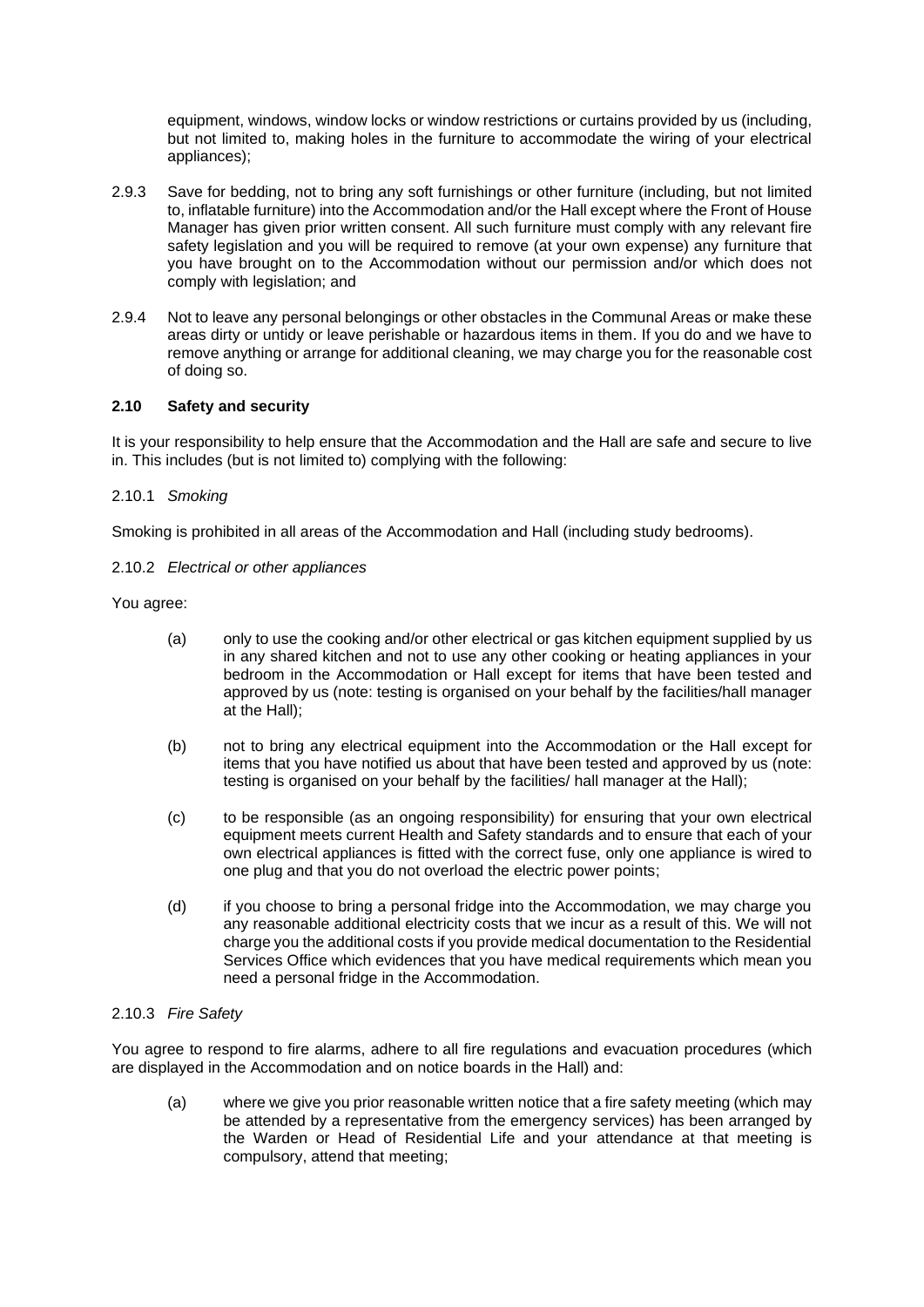- (b) not to obstruct Communal Areas or fire escape routes nor prop open, or otherwise tamper with, the fire doors (as they are designed to reduce the spread of fire) and not to abuse, move, interfere or otherwise tamper with any of our fire prevention equipment, especially fire and smoke detecting equipment;
- (c) not to do anything which may cause a fire hazard, including (but not limited to) using or storing in the Accommodation or Hall any flammable or dangerous materials (e.g. inflatable items or furniture, candles, incense sticks/burners or other naked flame, fireworks, petrol, paraffin, bottled gas, oil, oil-filled radiators, deep fat fryers and sunbeds).

## 2.10.4 *Security*

You must ensure that your Accommodation and the Hall are left secure at all times. This includes (but is not limited to):

- (a) keeping your key, key fob or key card with you at all times. Persistent failure to carry your keys requiring you to be let in by our staff and/or our contractors may result in a charge being made to you;
- (b) never marking your key, key fob or key card with your address, or copying them or giving them to anyone else;
- (c) locking the door to your Accommodation together with any corridor/main entrance doors in the Hall when entering or leaving and ensuring that all windows in the Accommodation are closed before you go out; and
- (d) not letting anyone you do not know into the Hall and accompanying your Visitors at all times.

# 2.11 **Pets**

You must not keep any animal, bird, reptile, insect or fish at the Accommodation or in the Hall. Assistance dogs are permitted by prior arrangement with the Residential Services Office.

## 2.12 **At the end of the Agreement**

At the end of the Period of Residence (or earlier termination of this Agreement) you agree:

- 2.12.1 To vacate the Accommodation by 10am on either the last day of the Period of Residence (or earlier) the last day of this Agreement;
- 2.12.2 To return all keys, key fobs or key cards to your hall reception. If keys, key fobs or key cards are not returned we will have to either fit new locks or replace the key fob or key card and we will charge you the reasonable cost of this;
- 2.12.3 To leave the Accommodation in a clean and tidy condition and to leave it and all items listed in the Inventory in the same condition as at the start of the Period of Residence, fair wear and tear excepted. If you leave any rubbish in the Accommodation, you agree that we can dispose of this. If you leave any personal belongings in the Accommodation, we will notify you of this and give you a reasonable period of time to collect them. If you do not collect your belongings within that reasonable period, you agree that we can dispose of those belongings at your reasonable cost.

## **3. OUR RIGHTS**

## 3.1 **Alterations and building works**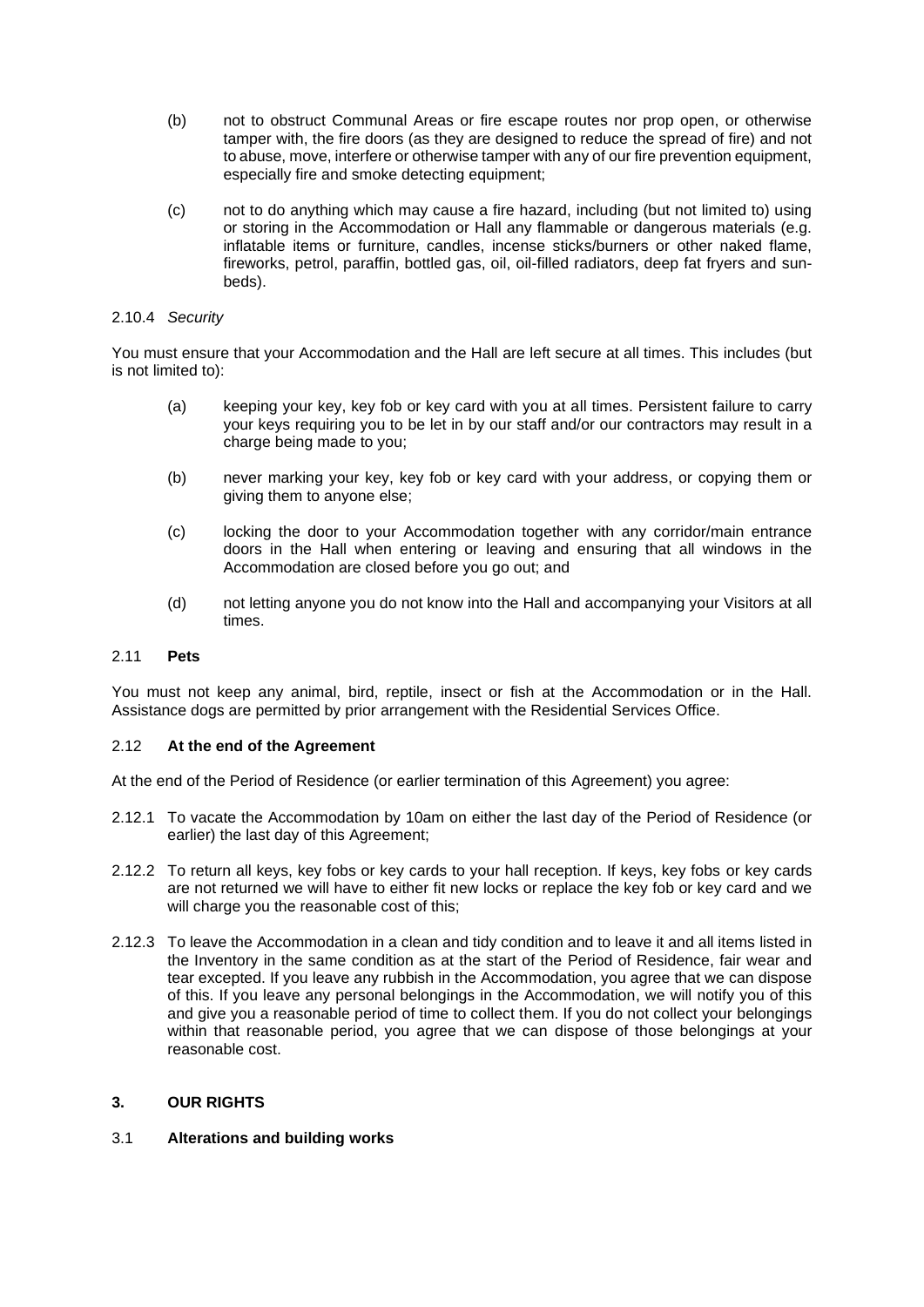We have the right to carry out any alterations or building works at the Accommodation, the Hall and/or on our adjoining or neighbouring property without liability for disturbance provided that, as far as practicable, we have used reasonable endeavours to minimise any disturbance.

# 3.2 **Access and inspection**

- 3.2.1 We have the right to enter the Accommodation at all times, for any reason and without having to give you any prior notice. We would normally, however, only enter the Accommodation for one or more of the following reasons:
	- (a) in an emergency; and/or
	- (b) to inspect the Accommodation, the items listed in the Inventory or any other part of the Halls and to clean and repair the Accommodation or any other part of the Halls to comply with our responsibilities under this Agreement; and/or
	- (c) for any other reasonable purpose.
- 3.2.2 Where we do wish to enter the Accommodation, we will usually give you prior notice of this unless it is an emergency, we are concerned about your health or wellbeing or a potential health and safety risk, we suspect a serious disciplinary issue or it relates to the regular cleaning of the Accommodation. If we do not give you prior notice, we will knock on the door first in order to see if you are present. If you are not present then, irrespective of whether or not this relates to a pre-arranged visit, we will let ourselves into the Accommodation using our duplicate key and shall inform you that we have accessed the Accommodation as soon as reasonably possible.

# 3.3 **Removal of items from the Accommodation**

We may remove from the Accommodation or Hall any items (either used or unused) that belong to you or your Visitors and which we consider (acting reasonably) are dangerous and/or may cause a fire hazard. If we remove an item, we will notify you of this and confirm who you need to contact in order to recover the item. You will not be able, however, to take the item back into the Accommodation or Hall.

## 3.4 **Our right to require you to relocate**

- 3.4.1 We reserve the right to move you to similar alternative accommodation in any circumstances, including the following:-
	- (a) for reasonable management reasons (e.g. where we consider, acting reasonably, that we need to carry out works to the Accommodation or Hall, that the Accommodation or Hall is unfit for occupation, or where the Period of Residence includes the Christmas, Easter and/or Summer vacations and the Hall is not fully occupied during a vacation period);
	- (b) where we reasonably consider that, because of your behaviour, it is necessary to move you from the Accommodation to protect your well-being or the well-being of others, to prevent safeguarding issues arising or to prevent damage to the Accommodation or others;
	- (c) where we reasonably consider that your continued presence in the Accommodation could pose a health and safety risk to other occupants or could expose you to a health and safety risk from other occupants, including exposure to infectious diseases or could expose you to safeguarding issues;
	- (d) where you are required to self quarantine or self isolate and the Accommodation or Hall is not suitable to do this
- 3.4.2 If we request you to relocate: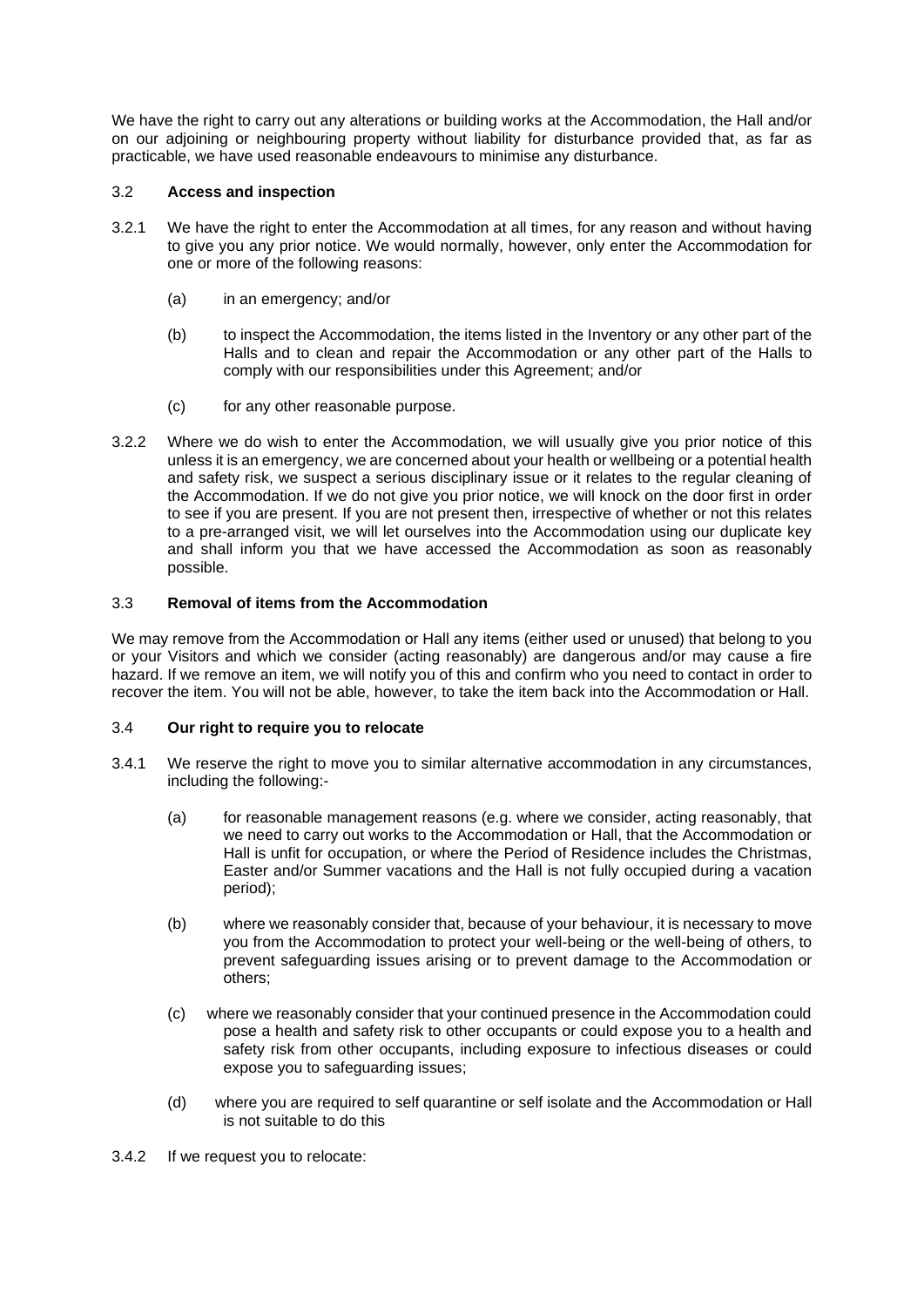- (a) we will give you written notice of this, provide details of the alternative accommodation and notify you of the date on which you are to move. We will give you reasonable notice of this date, taking into account the circumstances. This may mean that, in certain circumstances, the notice period may be as little as 24 hours;
- (b) if the similar alternative accommodation is not satisfactory to you (acting reasonably), you may terminate this Agreement. If you wish to do so, you must give the Residential Services Office written notice of this no later than seven (7) days after the date of the written notice that we have given to you under clause (a). The Agreement will then end on a date seven (7) days after your notice to terminate was given to the Residential Services Office, or such other date as you may agree with the Residential Services Office (acting reasonably). We will refund any of the Licence Fee you have paid in respect of the period after the termination date;
- (c) where you can produce a valid receipt, we will pay to you any reasonable out-of-pocket expenses (e.g. travel costs) that you incur by moving into the alternative accommodation. If you do not move out of the Accommodation following a request by us to do so, we can take legal action to force you to move out.

# 3.5 **Our rights in relation to health and safety risks**

- 3.5.1 We may require you and your Family Members to vacate the Accommodation on a temporary basis on 24 hours' notice (or less in the event of an emergency) if:
	- a) we reasonably consider that your continued presence in the Accommodation could pose a health and safety risk to other occupants or could expose you to a health and safety risk from other occupants (including exposure to infectious diseases, such as COVID-19);
	- b) if you or other occupants fail to comply with Health and Safety Guidance;
	- c) to comply with government guidance and good working practice in times of pandemic;
	- d) to carry out deep cleaning of the Accommodation; or
	- e) in the event of a public health emergency.
- 3.5.2 We may temporarily suspend your rights to use parts of the Accommodation which do not form part of the Room and Communal Areas on 24 hours' notice (or less in the event of an emergency):
	- a) in the event that continued use would pose a health and safety risk,
	- b) to comply with government guidance and good working practice in times of pandemic;
	- c) to carry out deep cleaning; or
	- d) in the event of a public health emergency.

## 4. **YOUR RIGHTS**

4.1 **Occupation**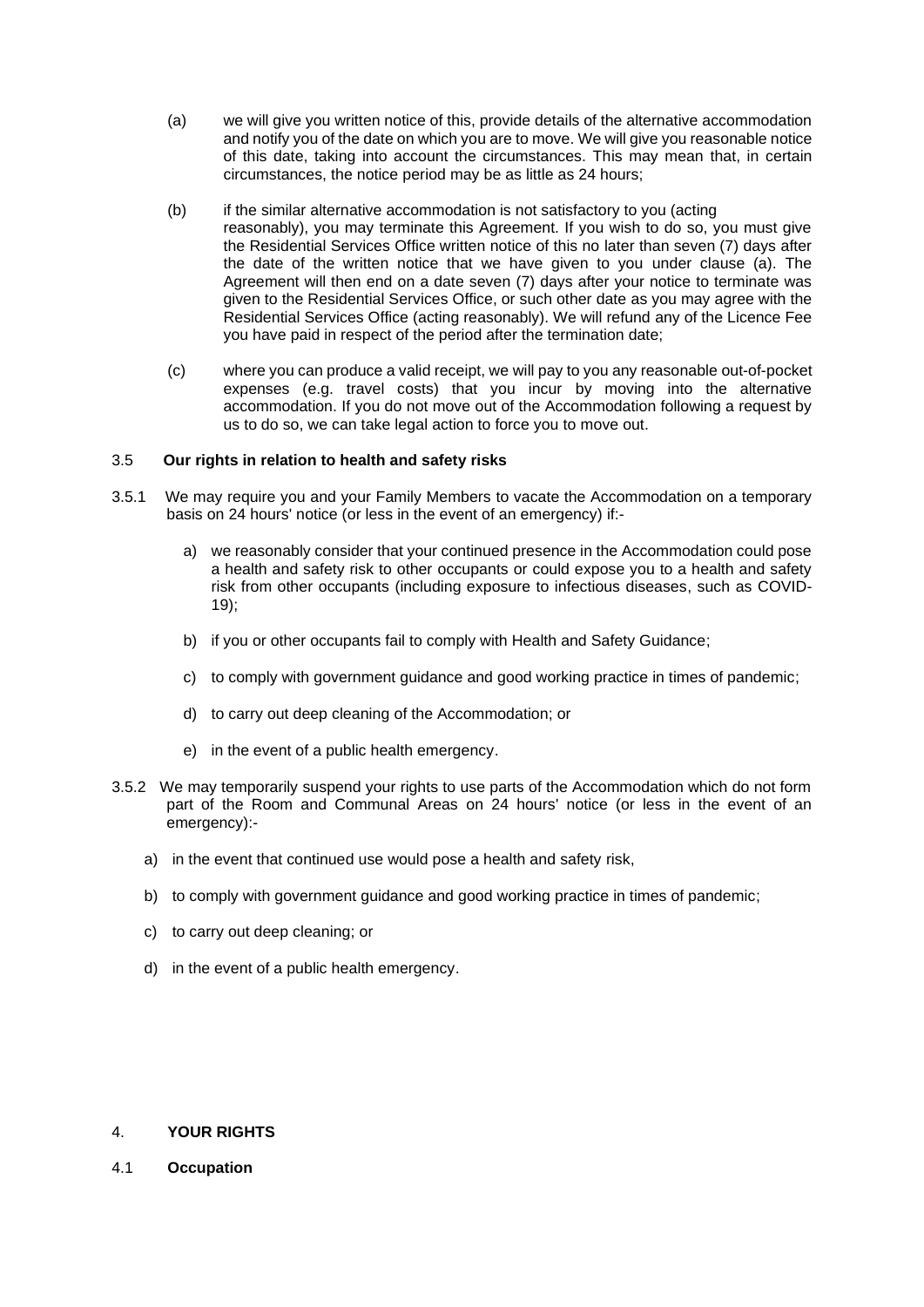We grant you the following rights which you must exercise in accordance with your responsibilities under this Agreement:-

- 4.1.1 A licence to occupy the Room (and where the Account Accommodation Summary in the LSE Student Accommodation System states that the room type is "shared" the licence to occupy and use the Room in common with the person we allocate to share the Room);
- 4.1.2 The non-exclusive right (in common with us and all others that we authorise to do so) to use any parts of the Accommodation which do not form part of the Room; and
- 4.1.3 The non-exclusive right (in common with us and all others that we authorise to do so) to use the Communal Areas.

# 5. **IF YOU BREACH THIS AGREEMENT**

## 5.1 **Payment for loss or damage**

- 5.1.1 You must pay for all reasonable loss and damage we suffer as a result of any breach of this Agreement by you, any Family Member or your Visitors. This includes (but is not limited to), any costs properly and reasonably incurred by us in arranging any additional cleaning or deep cleaning required, issuing replacement lost or stolen keys/cards, repairing or replacing our fixtures, fittings, furniture or equipment, collecting arrears, paying professional advisors, pursuing court proceedings, administration expenses and any income we lose arising from your failure to move out of the Accommodation in accordance with the terms of this Agreement.
- 5.1.2 Where any damage is caused to the Accommodation or the Communal Areas and we are unable to identify the perpetrators (and we will use reasonable endeavours to identify them), we may (acting reasonably) charge you a fair proportion of the reasonable cost of making good any loss or damage caused unless you can demonstrate that you were not at the Accommodation or in the Hall when the damage occurred. We have set out details of what we would anticipate to be typical charges for repairing common types of damage and additional cleaning in the Student Handbook which can be viewed here: **lse.ac.uk/currenthallresidents,**  but any charges levied would reflect the reasonable costs we incur in remedying the damage caused.

# **5.2 The procedure we will follow if you have breached this Agreement**

If you, your Family Member or your Visitors breach any of the terms of this Agreement then action may be taken against you under the procedure set out below: If the breach relates to your behaviour, we reserve the right to instead deal with the matter in accordance with the LSE Student Accommodation Disciplinary Code.

- . 5.2.1 On us identifying or becoming aware of any breach by you of the terms of this Agreement, the Warden or Head of Residential Life will decide whether to:
	- (a) take no action;
	- (b) discuss this with you informally;
	- (c) write to you to draw your attention to the alleged breach and/or take further action in accordance with clauses 5.2.2.;
	- (d) refer the matter to the School Secretary for a formal investigation
- 5.2.2 Except in the circumstances set out in clause 5.2.3, where we decide to take further action in relation to any breach:
	- (a) the Warden or Head of Residential Life will investigate the alleged breach and write to you drawing the alleged breach to your attention;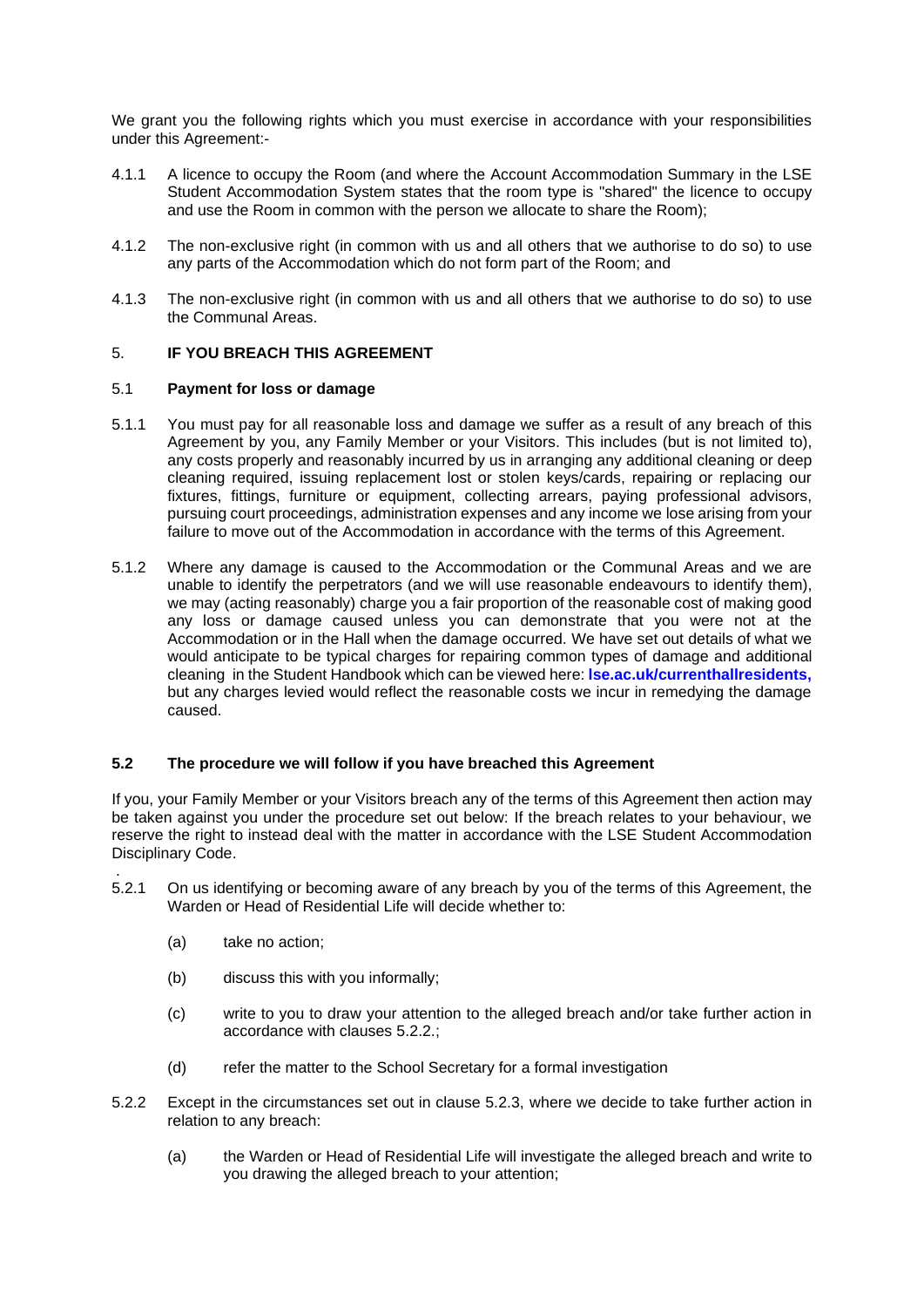- (b) in that letter, the Warden or the Head of Residential Life will invite you to meet with them in order to discuss with you the circumstances of the alleged breach;
- (c) at the conclusion of the meeting, or if without good reason you fail to attend the meeting, the Warden or the Head of Residential Life will decide (acting reasonably) whether you have committed the alleged breach and, if so, whether to:
	- i. give you an oral warning; or
	- ii. a written warning; or
	- iii. a final written warning (which will be issued if you have already received a written warning); or
	- iv. terminate the Agreement (this decision will only be taken if, in the opinion of the relevant authority (acting reasonably), the breach is sufficiently serious or you have persistently breached the Agreement); or
	- v. refer the matter to the Head of Residential Life to be dealt with under the LSE Student Accommodation Disciplinary Code. This may result in a decision being made that we will terminate this Agreement; and/or
	- vi. require you to pay for any loss or damage and/ or our reasonable costs arising from the breach.
- (d) Head of Residential Life will write to you, normally within 3 days of the meeting, notifying you of the decision made;
- (e) if you are unhappy with the decision made, you can appeal the decision in accordance with the procedure set out in clause 8.1.
- 5.2.3 The above procedure will not apply if you have failed to pay the Licence Fee in accordance with the terms of this Agreement. In such circumstances, we can terminate this Agreement without giving you any notice of our intention to do so. As such, if you are experiencing any financial difficulties which may mean that you are unable to pay the Licence Fee when it is due you should immediately contact the Residential Services Office.

# 6. **TERMINATION OF THIS AGREEMENT**

# 6.1 **Your right to terminate before the start of the Period of Residence and before you take up occupation**

- 6.1.1 You may terminate this Agreement up to and including **31 July 2022** if:
	- a) you submit our cancellation form ('Cancellations and Charges' section on the page [https://www.lse.ac.uk/student-life/accommodation/apply\)](https://www.lse.ac.uk/student-life/accommodation/apply); and
	- b) either:-
- (i) you choose to decline the offer to study at LSE or defer your studies (and provide proof of submission of your request to the LSE Student Services Centre), or
- (ii) you do not secure your visa to study in the UK (and provide proof of this to the LSE Residential Services Office).

Provided that you terminate this Agreement in accordance with Clause 6.1.1, this Agreement will terminate and we will refund any Deposit that has been paid to you as soon as reasonably practicable.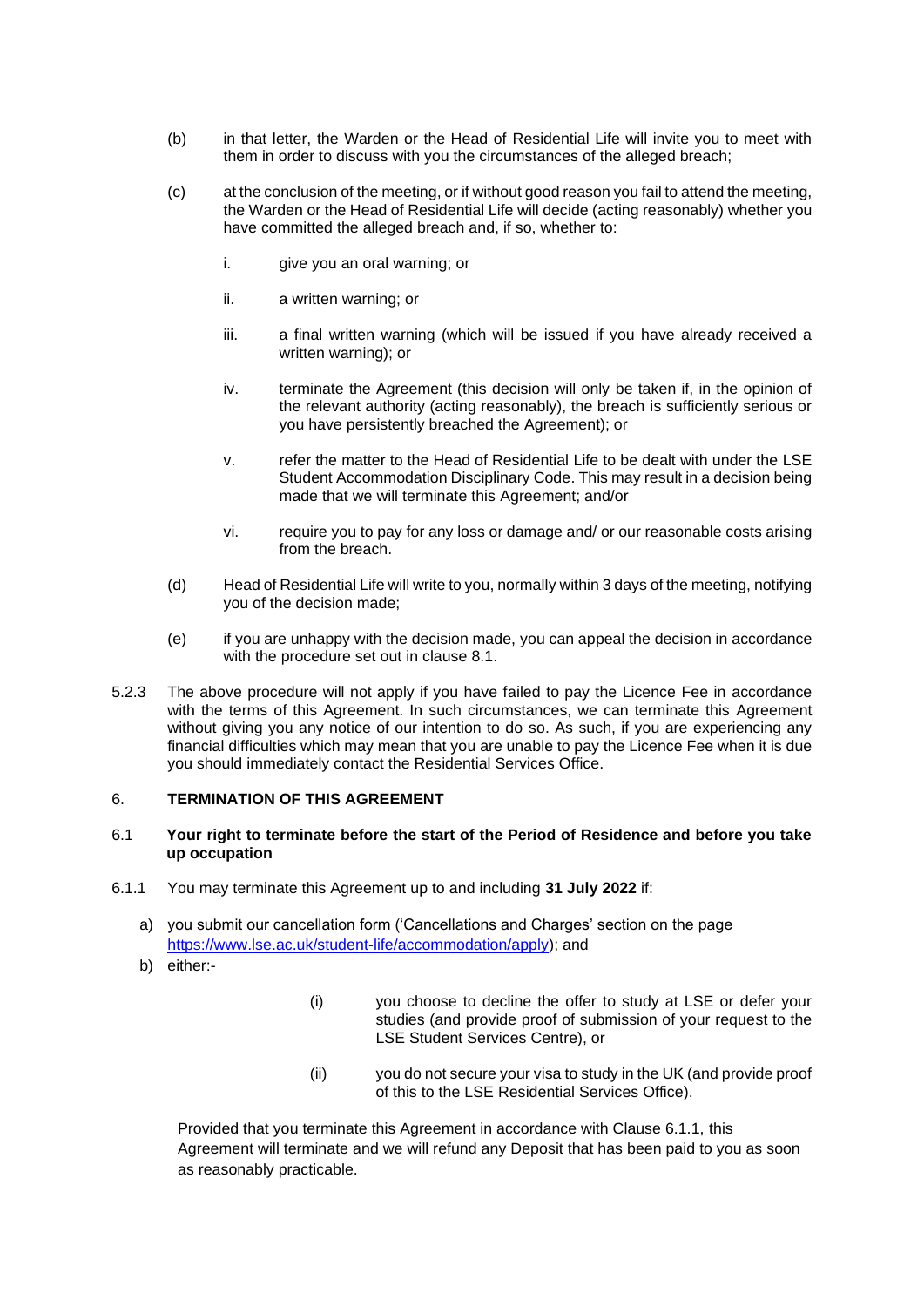- 6.1.2 You may terminate this Agreement at any time up to and including the day before the date on which the Period of Residence starts if your offer to study at LSE is withdrawn and you submit our cancellation form ('Cancellations and Charges' section on the page [https://www.lse.ac.uk/student-life/accommodation/apply\)](https://www.lse.ac.uk/student-life/accommodation/apply), subject to you submitting the cancellation form within seven days from and including the date that your offer to study at LSE was withdrawn. Provided that you terminate this Agreement in accordance with Clause 6.1.2, this Agreement will terminate and we will refund any Deposit that has been paid to you as soon as reasonably practicable.
- 6.1.3 If you seek to terminate this Agreement before the start of the Period of Residence and before you take up occupation of the Accommodation and either (i) on or after 1 August 2022 (save where Clause 6.1.2 applies) or (ii) in circumstances other than those referred to in Clauses 6.1.1 and 6.1.2, you will not be entitled to any refund of the Deposit, this Agreement will continue in full effect and you will only be able to terminate this Agreement in accordance with Clause 6.3. If the circumstances in Clause 6.1.2 apply, but your cancellation form is submitted later than seven days from the date that your offer to study at LSE was withdrawn, you will not be entitled to any refund of the Deposit, this Agreement will continue in full effect and you will only be able to terminate this Agreement in accordance with Clause 6.3.

# 6.2 **Our right to terminate before your take occupation**

- 6.2.1 If you owe us any money in connection with any previous accommodation that you occupied, we may terminate this Agreement up to 4 weeks before the start of the Period of Residence by giving you not less than 4 weeks written notice and if we do terminate this Agreement under this clause we will refund any Deposit and/or Licence Fee that you have paid under this Agreement.
- 6.2.2 In the event that you fail to occupy the Accommodation within seven (7) days after the Period of Residence start date, we reserve the right to immediately terminate this Agreement by giving written notice to you and we reserve the right to retain any Deposit and/or Licence Fee that you have paid under this Agreement.

# 6.3 **Your other rights to terminate**

You may terminate this Agreement if you:

- 6.3.1 Complete an early leaver form (available either in the LSE Student Accommodation System or online at [http://www.lse.ac.uk/student-life/accommodation/change-requests/moving-out-early\)](http://www.lse.ac.uk/student-life/accommodation/change-requests/moving-out-early). By completing the early leaver form, you confirm that you have read and understood our early leaver policy. You must also satisfy the following conditions:-
	- (a) the proposed End Date must be earlier than 28 days before the date on which the Account Accommodation Summary in the LSE Student Accommodation System and Confirmation of Accommodation Document states that the Period of Residence will end;
	- (b) the proposed End Date must be a minimum of 28 days after the date on which the completed form is returned to the Residential Services Office;
	- (c) you must have found a suitable replacement occupier, approved by us (at our absolute discretion), who is not already in accommodation provided by us and enters into an agreement with us to occupy the Accommodation immediately after you have left;
	- (d) you have paid, in full on or before the End Date, all of the Licence Fee due under this Agreement up to and including the End Date.
- 6.3.2 Withdraw from your course of study and you satisfy the following conditions: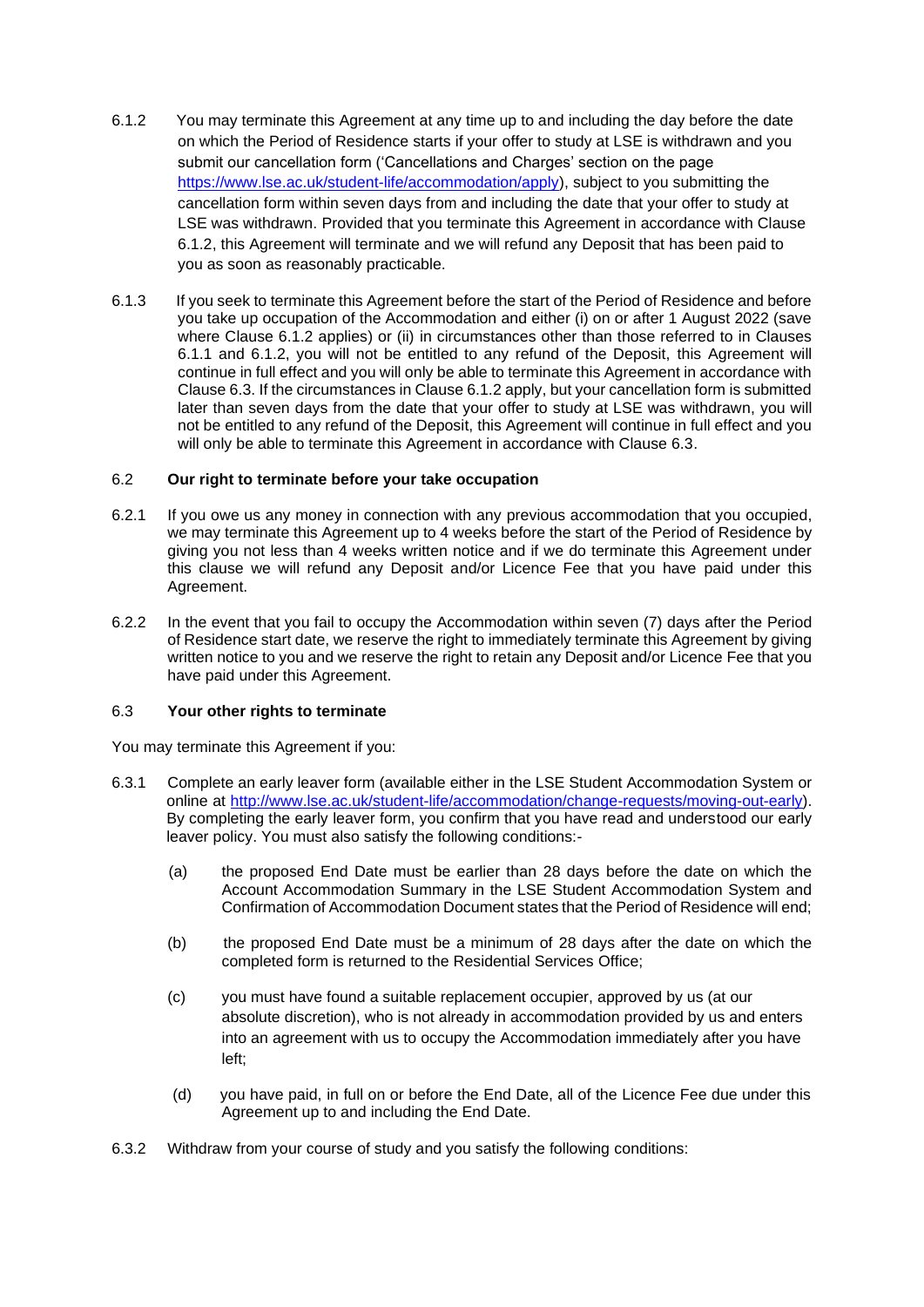- (a) you give to the Residential Services Office not less than four weeks written notice of your intention to terminate this Agreement and, in the notice, you specify the End Date;
- (b) you enclose with your notice a copy of our official withdrawal or interruption of studies notice issued by the relevant student office; and
- (c) you have paid, in full on or before the End Date all of the Licence Fee due under this Agreement up to and including the End Date.
- 6.3.3 Are under 18 when this Agreement is formed and:
	- (a) within two weeks after your 18th birthday you give to the Residential Services Office not less than 4 weeks written notice of your intention to terminate this Agreement and, in the notice, you specify the End Date; and
	- (b) you have paid, in full on or before the End Date all of the Licence Fee due under this Agreement up to and including the End Date.
- 6.3.4 If you terminate this Agreement under this clause 6.3 and you move out of the Accommodation by the End Date, we will refund any Licence Fee that you have paid in respect of the period after the End Date.
- 6.3.5 If you move out of the Accommodation by the End Date, but you fail to terminate the Agreement in accordance with this Clause 6.3 (e.g. because you do not find a suitable replacement occupier or we consider that the occupier that you have found is unsuitable or we do not approve the replacement occupier), this Agreement will continue in full effect and you will be liable to pay the Licence Fee until the end of the Period of Residence

# 6.4 **Our right to terminate if you have breached the Ts & Cs**

We may terminate this Agreement in any of the following circumstances:-

- 6.4.1 If you have failed to pay the Licence Fee in accordance with the payment terms set out in Schedule 1
- 6.4.2 Where you have committed a serious breach or have persistently breached the conditions of this Agreement and, having followed the procedure set out at clause 5.2 above, we have decided to terminate the Agreement (for the avoidance of doubt we consider any breach of your obligations in clauses 2.4.2 (use of the Accommodation), 2.8.2 (noise), 2.8.3 (behaviour), 2.8.4 (prohibited items) 2.8.5 (arrestable or criminal acts) 2.8.6 (nuisance) 2.8.7 (smoking) 2.8.10 and 2.8.11 (health and safety) 2.10.3 (fire safety) 3.5 (our rights in relation to health and safety risks) as a serious breach of this Agreement and if you, someone living with you or one of your Visitors, breaches any of these clauses we may terminate this Agreement);
- 6.4.3 If you are made bankrupt.

If the Agreement is terminated in the circumstances referred to in Clauses 6.4.1 or 6.4.3, we require that you vacate the Accommodation within the period of 28 days from the date that we notify you of termination. If the Agreement is terminated in the circumstances referred to in Clause 6.4.2, we require that you vacate the Accommodation within the period of 72 hours from the date that we notify you of termination.

# 6.5 **Our right to terminate for other reasons**

We may also terminate this Agreement by giving you not less than 4 weeks written notice if:-

6.5.1 We are unable to find you similar alternative accommodation (despite our reasonable efforts) and are unable to either provide the Accommodation as a result of events beyond our control or your Accommodation has been severely damaged and, acting reasonably, we deem it unfit for occupation;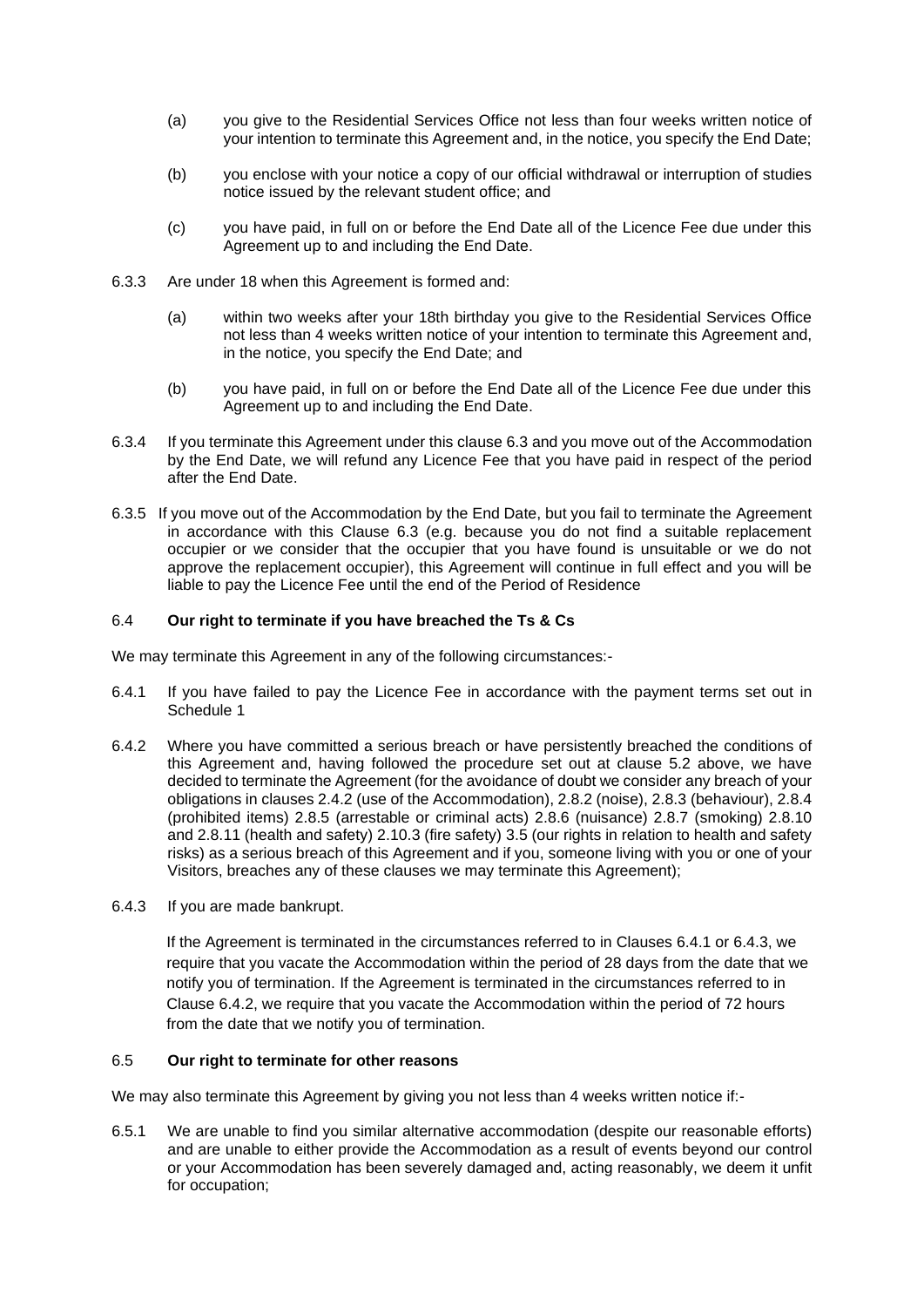- 6.5.2 You are no longer pursuing a course of study with us;
- 6.5.3 We reasonably consider, because of your behaviour or for any other reason (e.g. an infestation by insects, an outbreak of an communicable disease) that, to protect your well-being or the well-being of others or to prevent damage to the Accommodation, it is necessary to move you from the Accommodation; or
- 6.5.4 If any information supplied by you, or on your behalf, in connection with your application to us for a place in the Accommodation is untrue, inaccurate or misleading, or if you fail to disclose relevant information which would amount to a misrepresentation, and we consider (acting reasonably) that the relevant information makes you unsuitable to live in the Accommodation.

## 6.6 **Effect if we terminate the Agreement**

- 6.6.1 If we terminate the Agreement in the circumstances set out in clauses 6.4 or 6.5, this will not affect our rights to claim against you for any loss or damage caused by any breach of the Agreement by you, your Family Member or your Visitors.
- 6.6.2 If we terminate this Agreement in the circumstances set out in clause 6.5.1, you will still be obliged to pay that part of the Licence Fee corresponding to the period up to and including the termination date but you will not be obliged to pay that part of the Licence Fee corresponding to the period after the termination date. Provided that you move out of the Accommodation by the termination date, we will refund any Licence Fee you have paid in advance in respect of the period after the termination date.
- 6.6.3 If we terminate the Agreement in the circumstances set out in clauses 6.4, 6.5.2, 6.5.3 or 6.5.4, you will still be obliged to pay the Licence Fee in relation to the whole of the Period of Residence but, if we are able to re-let the Accommodation, we will refund any part of your Licence Fee you have paid in advance which corresponds to the period in which the Accommodation is re-let.
- 6.6.4 If the Agreement is terminated and you do not move out of the Accommodation by the termination date, we may take legal action in order to obtain a court order requiring you to move out.

# 7. **COMPLAINTS**

## 7.1 **Procedure**

If you are unhappy with a decision that we have made or feel we have not fulfilled our obligations under this Agreement you should, in the first instance, discuss this with your Front of House Manager. If you are not happy with the outcome and wish to pursue your complaint further, you should do so in accordance with the complaints procedure which can be reviewed at <https://info.lse.ac.uk/staff/divisions/residential-and-catering-services/queries-or-complaints> and you may refer the complaint to the Office of the Independent Adjudicator [\(https://www.oiahe.org.uk/\)](https://www.oiahe.org.uk/).

If you are unable to access this web link, please contact the Residential Services Office before Accepting this Agreement and we will send to you a copy of this document so that you can read it before Accepting this Agreement.

# 8. **APPEALS**

## 8.1 **Procedure**

If you are unhappy with any decision we make when exercising our rights under this Agreement, you may appeal that decision in accordance with the appeals procedure which can be reviewed at [https://info.lse.ac.uk/staff/divisions/residential-and-catering-services/queries-or-complaints.](https://info.lse.ac.uk/staff/divisions/residential-and-catering-services/queries-or-complaints)

If you are unable to access this web link, please contact the Residential Services Office before Accepting this Agreement and we will send to you a copy of this document so that you can read it before Accepting this Agreement. If you are unhappy with any decision we make relating to a matter that is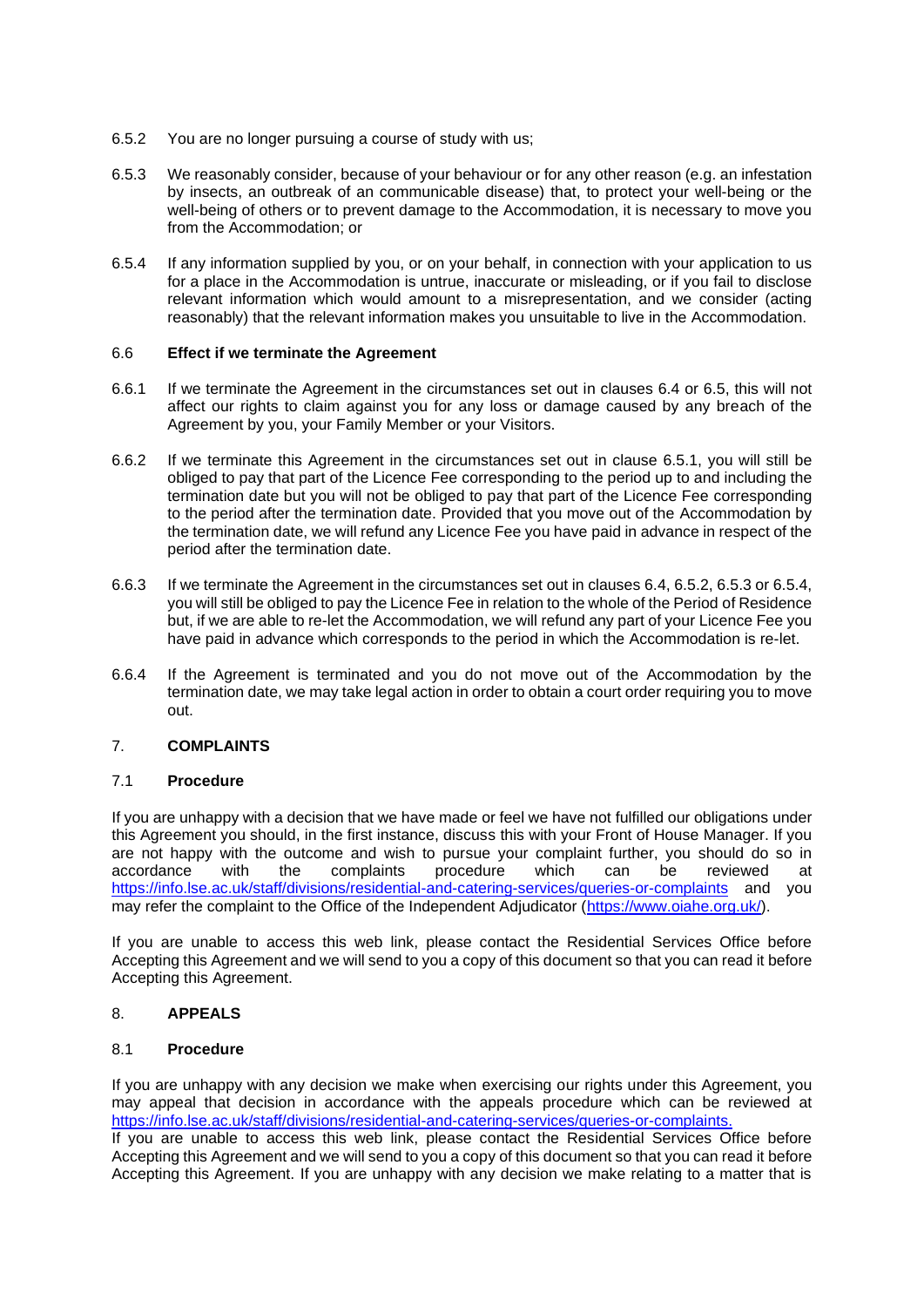being dealt with under the LSE Student Accommodation Disciplinary Code, you may appeal that decision in accordance with the procedure set out in the LSE Student Accommodation Disciplinary Code.

# 9. **OTHER MATTERS**

# 9.1 **Notices**

- 9.1.1 All letters and notices sent by:
	- (a) us to you will be properly served if they are delivered to you by hand, first class post, or special delivery at the Accommodation and/or the address you provide to us when applying to us for the Accommodation (or such other address that you have notified us about in accordance with clause 9.1.3);
	- (b) you to us will be properly served if sent to us at the Residential Services Office by first class post or special delivery.
- 9.1.2 A notice sent by the following means is to be treated as having been received:
	- (a) if delivered by hand, on the day of delivery; or
	- (b) if sent by first class post or special delivery, on the first working day after posting.
- 9.1.3 You agree to notify us of any change to the address you provide to us when applying to us for the Accommodation.
- 9.1.4 You agree to pass on to us immediately any statutory letters or notices served on you by a third party (i.e. not us).

## 9.2 **Data protection**

- 9.2.1 By Accepting this Agreement, you acknowledge that we may need to process your personal data for the purposes of complying with our obligations and exercising our rights under this Agreement and in accordance with the Data Protection Laws including for the purposes of: (i) administering this Agreement (which may include sending communications to you and/or processing any payments made by you); (ii) using CCTV systems to monitor and collect visual images for the purposes of security and the prevention and detection of crime; and (iii) as otherwise permitted by the Data Protection Laws.
- 9.2.2 We will process your personal data on the basis that:
	- (a) such processing is necessary for the performance of our contract with you; and
	- (b) we have a legitimate business interest in administering and maintaining the standard and security of the Accommodation. We consider it reasonable for us to process your personal data as outlined in this Clause 9.2 as such processing is necessary for the purposes of this legitimate interest and does not unreasonably intrude on your privacy.
- 9.2.3 Some of the personal data processed in accordance with this clause 9.2 may include sensitive personal data (defined as 'special categories of personal data' under the UK GDPR), including information about your physical or mental health or any condition(s) which you disclose to us and which may be processed to determine the extent to which we are able to make reasonable adjustments in respect of the Accommodation we provide.
- 9.2.4 We will treat the information you provide confidentially and your sensitive personal data will be processed by us only with your express consent as separately provided. Please refer to our privacy statement for more details which can be accessed at [https://www.lse.ac.uk/lse](https://www.lse.ac.uk/lse-information/privacy-policy)[information/privacy-policy.](https://www.lse.ac.uk/lse-information/privacy-policy) If you are unable to access this web link please contact the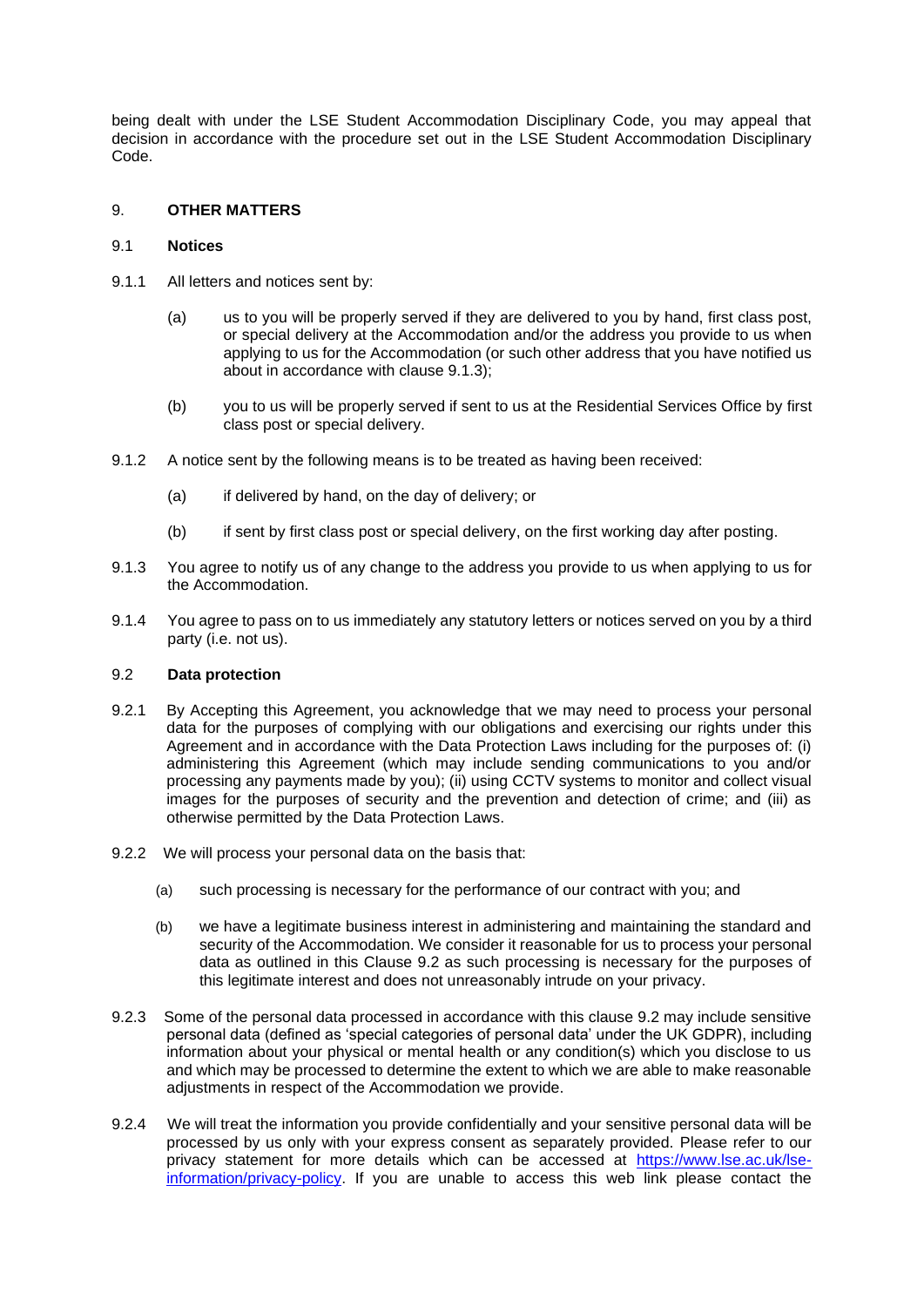Residential Services Office before Accepting these Ts and Cs and we will send to you a copy of this document so that you can read it before Accepting these Ts and Cs.

- 9.2.5 We may share your personal data (including sensitive personal data with your express consent as separately provided) with the owner of the Accommodation (if not us) and our/the owner's contractors and your Sponsor (if you have one) as required in connection with this Agreement or the Accommodation.
- 9.2.6 Exceptionally, in accordance with the Data Protection Laws, we may process your special category personal data without your consent if we consider that it is necessary to do so to protect you from physical, mental or emotional harm, or to protect your physical, mental or emotional well-being.
- 9.2.7 We, the owner of the Accommodation (if not us) and our/the owner's contractors may also process personal data about the commission or alleged commission of criminal offences, which we may report to the police or other relevant authority for the purposes of the prevention, investigation or detection of crime.
- 9.2.8 You have a number of rights under the Data Protection Laws in relation to the way we process your personal data, which are set out below. You may contact the Residential Services Office to exercise any of these rights.

You have the right to:

- (a) request access to your personal data
- (b) ask us to rectify your personal data
- (c) ask us to erase your personal data
- (d) ask us to restrict or block the processing of your personal data;
- (e) port your personal data;
- (f) object to our processing of your personal data;
- (g) withdraw your consent, where we are relying on your consent to process your personal data.

# 9.3 **Liability for loss or damage**

Subject to the provisions of the Occupiers Liability Act 1957 and the Defective Premises Act 1972, we shall not in any circumstances incur any liability in respect of loss or damage to any person or property or otherwise, unless the loss or damage was caused by our negligence.

## 9.4 **Governing law and enforceability**

- 9.4.1 This Agreement is governed by English law and international students should be aware that this may differ from the law in their home country.
- 9.4.2 If any aspect of this Agreement is held to be illegal, invalid or unenforceable, the remainder of this Agreement will be unaffected.

## 9.5 **Legislation**

The Contracts (Rights of Third Parties) Act 1999 does not apply to this Agreement. This means that no one can enforce any rights or obligations under the Agreement other than you and us.

# 9.6 **VAT**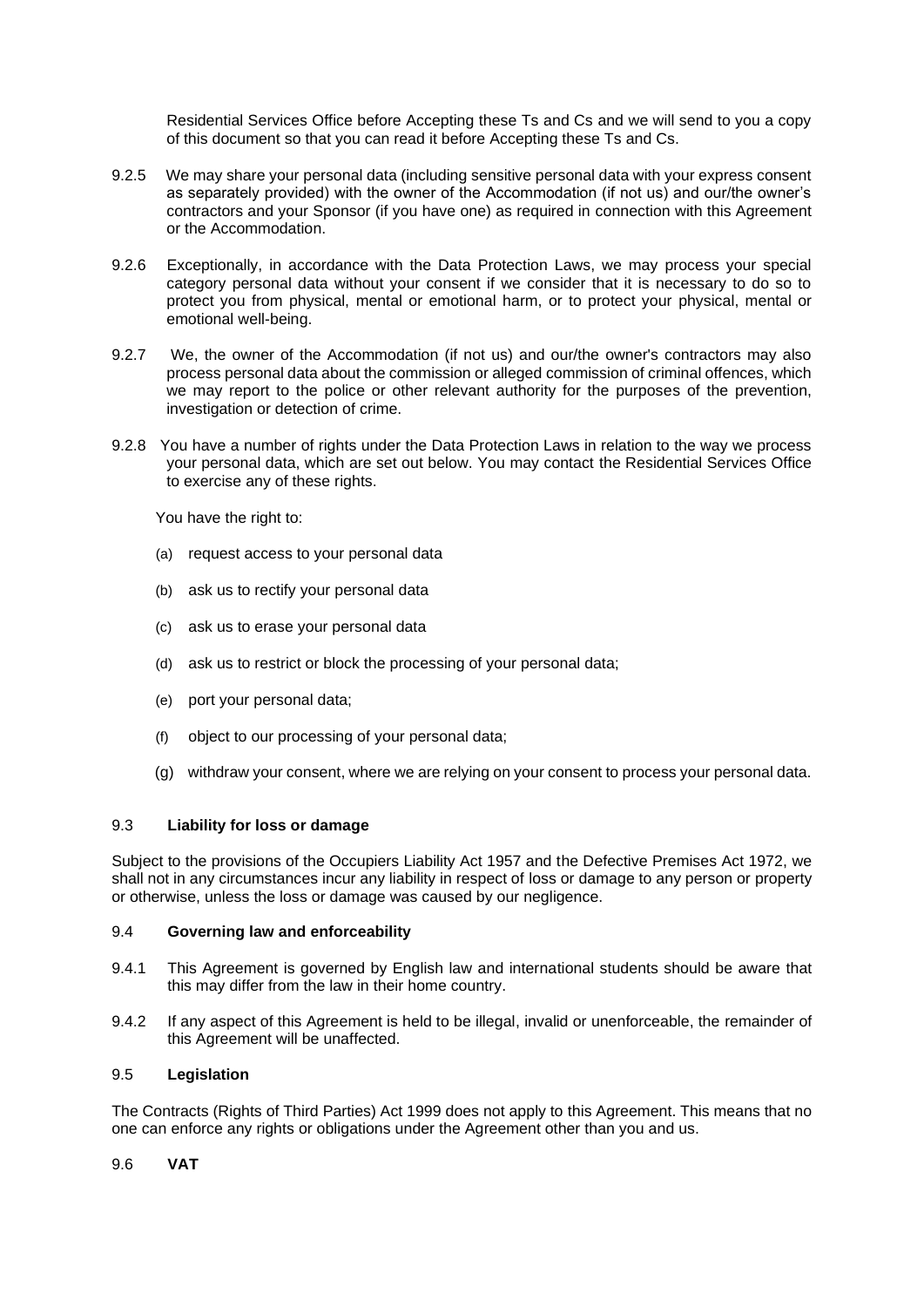At the date of this Agreement the Licence Fee is exempt from VAT but we reserve the right to charge VAT if it becomes payable during the Period of Residence, for example, if there is a change in the law.

# 9.7 **Council tax**

If for any reason you become or cause us to become liable for council tax for the Accommodation (for example, because you are in full-time employment or claim social security benefits) then you will pay such council tax (or reimburse us for any sums we pay within 14 days of written demand).

# 9.8 **Guarantees of accommodation**

Any guarantee given by us for our prospectus and on our residences website to allocate accommodation to you shall cease to have effect if this Agreement is terminated.

# 9.9 **Alternative formats**

Please contact the Residential Services Office or residences.admin@lse.ac.uk if you require these Ts and Cs in an alternative format.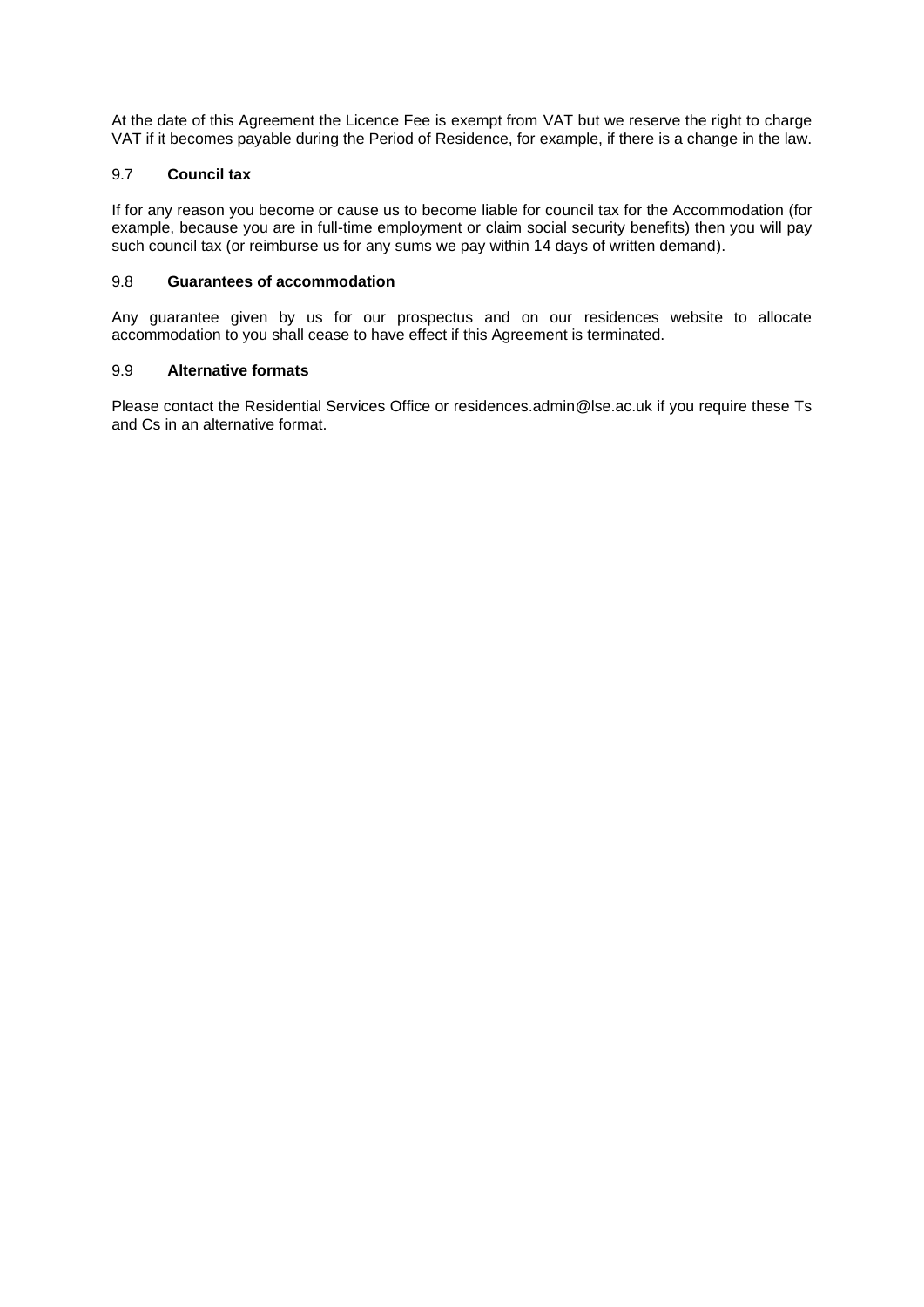# **SCHEDULE 1**

## 1. **Payment of the Licence Fee**

- 1.1. Your Licence Fee must be paid either:
	- 1.1.1 in full, (i.e. in one instalment) by 30 September 2022: or
	- 1.1.2 in termly instalments by 30 September 2022 , 20 January 2023 , 30 April 2023 and (for 50 week agreements) 23 June 2023.
- 1.2. Please note that we do not accept cash payments or payments by cheque or bank draft. Information on how we accept payments is available at [http://www.lse.ac.uk/student](http://www.lse.ac.uk/student-life/accommodation/prices-and-payments/how-to-pay-for-accommodation)[life/accommodation/prices-and-payments/how-to-pay-for-accommodation](http://www.lse.ac.uk/student-life/accommodation/prices-and-payments/how-to-pay-for-accommodation)

# 2. **Sponsors**

If you have a Sponsor, you will be responsible for providing them with all the information they require to enable them to make payments on your behalf in accordance with the same timescales as would apply if you were making all payments yourself. If you are paying part of the Licence Fee yourself, you will need to pay those fees as set out above. If your Sponsor fails to pay in accordance with these terms you will remain liable for the full payment. We will contact you if we have problems recovering money from your Sponsor.

# 3. **Payment of Deposit**

- 3.1 In order to enter into this Agreement with us, you must pay the Deposit to us and we must receive the payment. We do not accept cash payments. Please note that we accept payment in (GBP) sterling only using the methods set out at paragraphs 3.2 of this Schedule. Further information on how we accept payments is available at [http://www.lse.ac.uk/student](http://www.lse.ac.uk/student-life/accommodation/prices-and-payments/how-to-pay-for-accommodation)[life/accommodation/prices-and-payments/how-to-pay-for-accommodation](http://www.lse.ac.uk/student-life/accommodation/prices-and-payments/how-to-pay-for-accommodation) .
- 3.2 You will be required to pay the Deposit by debit or credit card immediately online once you have Accepted these Ts & Cs, save that in the case of first year students with a conditional offer, the Deposit must be paid online once you have received the E-mail Notification.

Please note that we do not accept cash payments or payments by cheque or bank draft. Information on how we accept payments is available at [http://www.lse.ac.uk/student](http://www.lse.ac.uk/student-life/accommodation/prices-and-payments/how-to-pay-for-accommodation)[life/accommodation/prices-and-payments/how-to-pay-for-accommodation](http://www.lse.ac.uk/student-life/accommodation/prices-and-payments/how-to-pay-for-accommodation)

- 3.3 We will deduct the Holding Deposit from your Licence Fee as follows:
	- 3.3.1 if you have (or are deemed to have) elected to pay the Licence Fee in full by one single payment, we will deduct the Holding Deposit from that payment; or
	- 3.3.2 if you have elected to pay the Licence Fee in termly instalments, we will deduct the Holding Deposit from your first instalment (as notified in the Account Accommodation Summary in the LSE Student Accommodation System).
- 3.4 We will hold the Security Deposit to protect against the risk of you causing damage to the Accommodation. As soon as possible after you vacate the Accommodation, we will conduct a check of the Room and will deal with the Security Deposit as follows:-
	- 3.4.1 provided that the Room has been left in the condition it was in when you moved into the Accommodation, the Security Deposit will be returned to you as soon as reasonably practicable;
	- 3.4.2 if damage has been caused to the Room or if the Room is left in a condition which means that deep cleaning is required, we will be able to use the Security Deposit to cover the proper cost of repairing any damage to the Room or deep cleaning the Room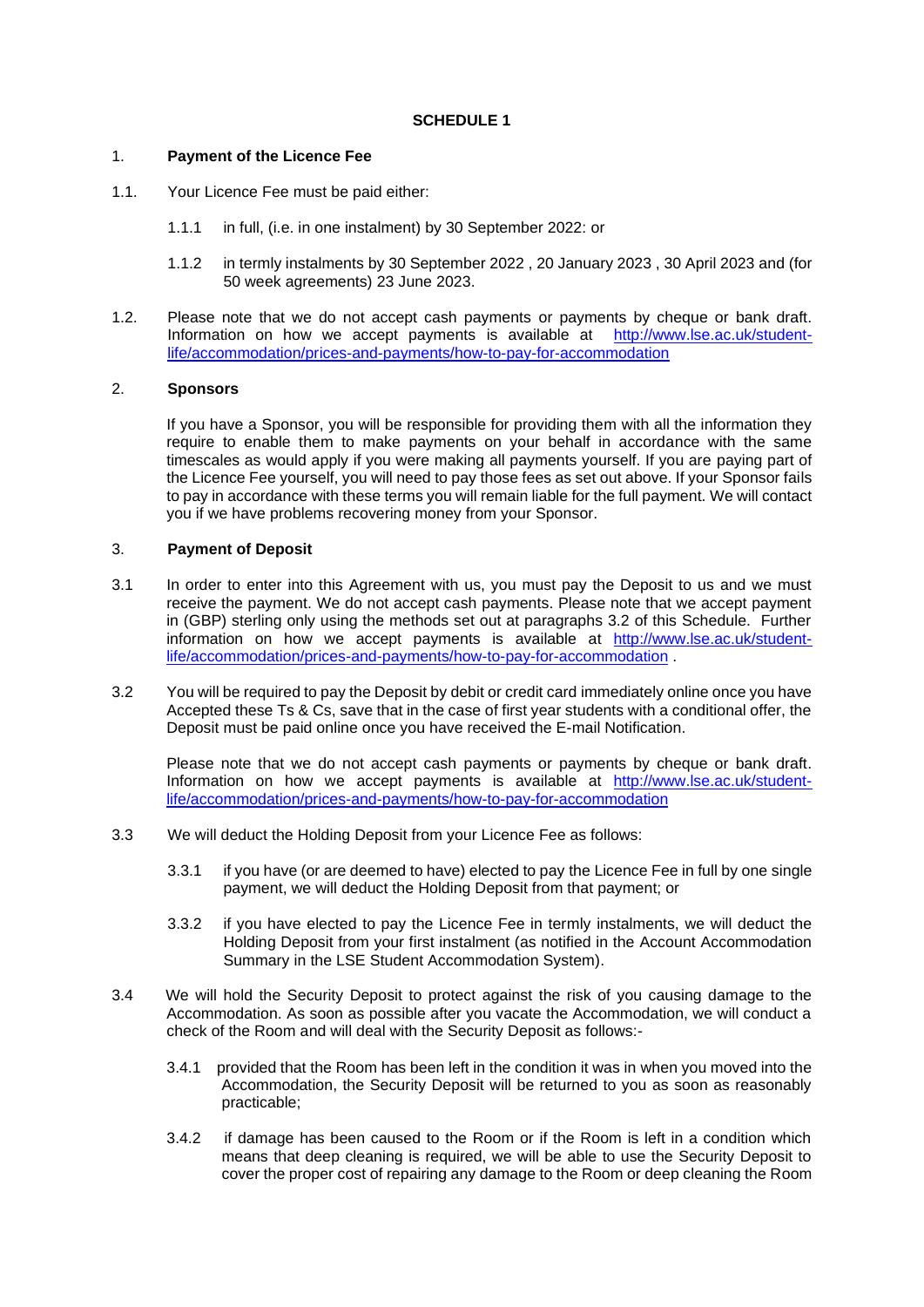and any remaining Security Deposit (if any) will be returned to you as soon as reasonably practicable after such costs have been incurred.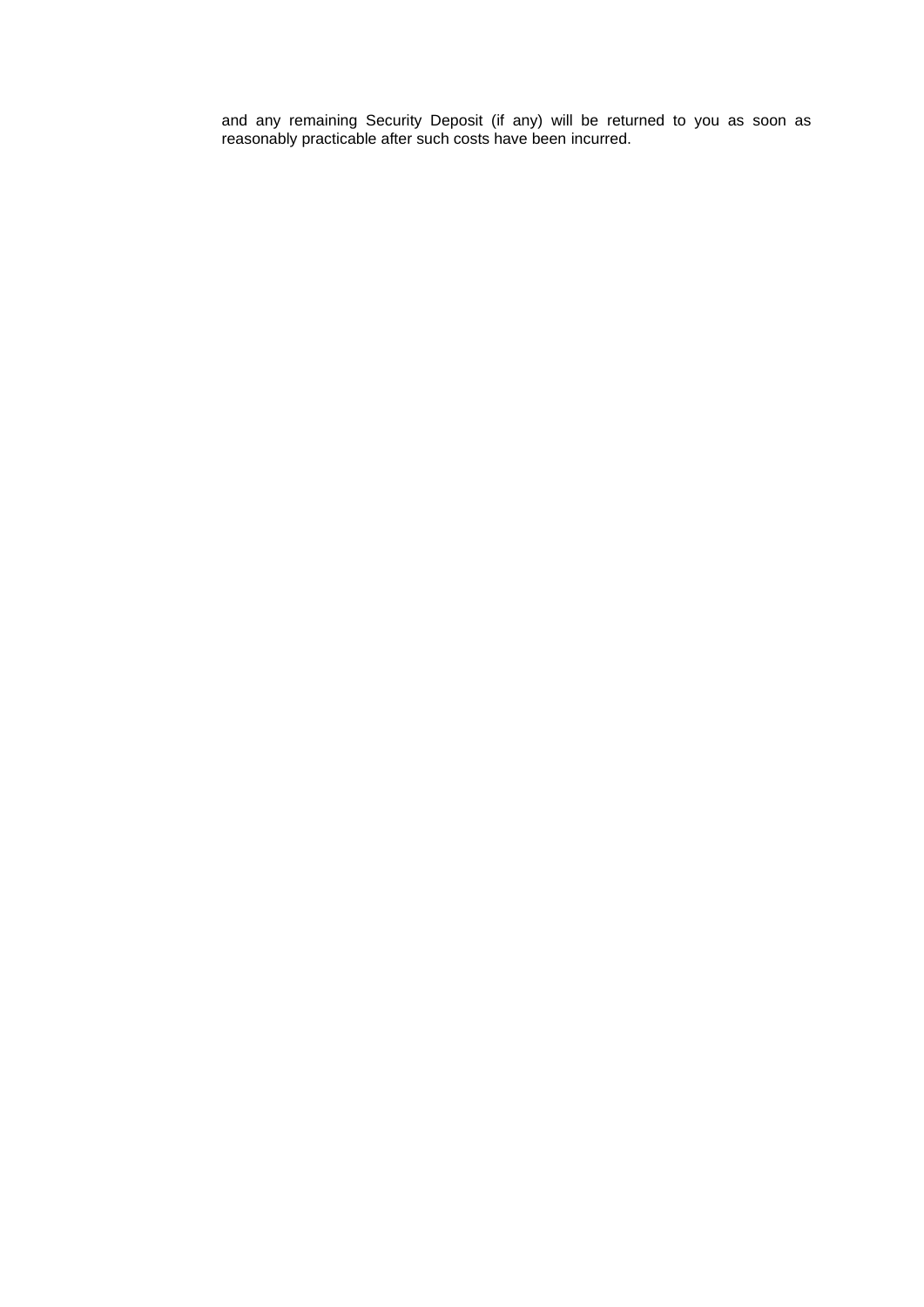# **GLOSSARY**

Words used in this Agreement and in these Ts & Cs have the following meanings:

## **Accept**

Means to formally accept these Ts & Cs by clicking ["I Agree"] in your LSE Student Accommodation System account and "Accepted" and "Accepting" are to be interpreted accordingly.

If you move into the Accommodation without formally accepting these Ts & Cs by clicking [ "I Agree" ] in your account in the LSE Student Accommodation System, you will be deemed to have Accepted these Ts & Cs and entered into a legally binding contract with us, which is subject to the terms of this Agreement, by your action of moving into the Accommodation.

#### **Accommodation**

Means the Room and:

- 1. in the case of a shared flat, includes all shared areas in that flat; or
- 2. in the case of a Room where the Account Accommodation Summary in the LSE Student Accommodation System specifies the room type as "shared ensuite bathroom", includes the shared ensuite bathroom);
- 3. any alternative accommodation to which you have moved under this Agreement.

# **Account Accommodation Summary**

Means the summary page in your online LSE Student Accommodation System account, which sets out the type of Accommodation that is being offered to you, the Hall that the Accommodation is located in, the Period of Residence and the Licence Fee. Please note that in the case of first year conditional offer students, the Licence Fee will only be displayed on the online LSE Student Accommodation System account when the E-mail Notification is issued, but details of the range of fees that we may charge for occupation of the type of Accommodation that you have applied for can be viewed prior to the issuing of the E-mail Notification at:-

<https://www.lse.ac.uk/student-life/accommodation/prices-and-payments>

If you are unable to access this web link please contact the Residential Services Office before Accepting these Ts and Cs and we will send to you a copy of this document so that you can read it before Accepting these Ts and Cs.

## **Agreement**

Means the contract between us relating to the Accommodation, which will be formed upon the later of (a) the Acceptance by you of the Ts & Cs and (b) the payment of the Deposit, the terms of which are contained within:

1. these Ts & Cs;

2. the Account Accommodation Summary in the LSE Student Accommodation System; and

3. the LSE Student Accommodation Disciplinary Code (which will take precedence in the event of any contradiction between them and the Ts & Cs and/or the Account Accommodation Summary LSE Student Accommodation System).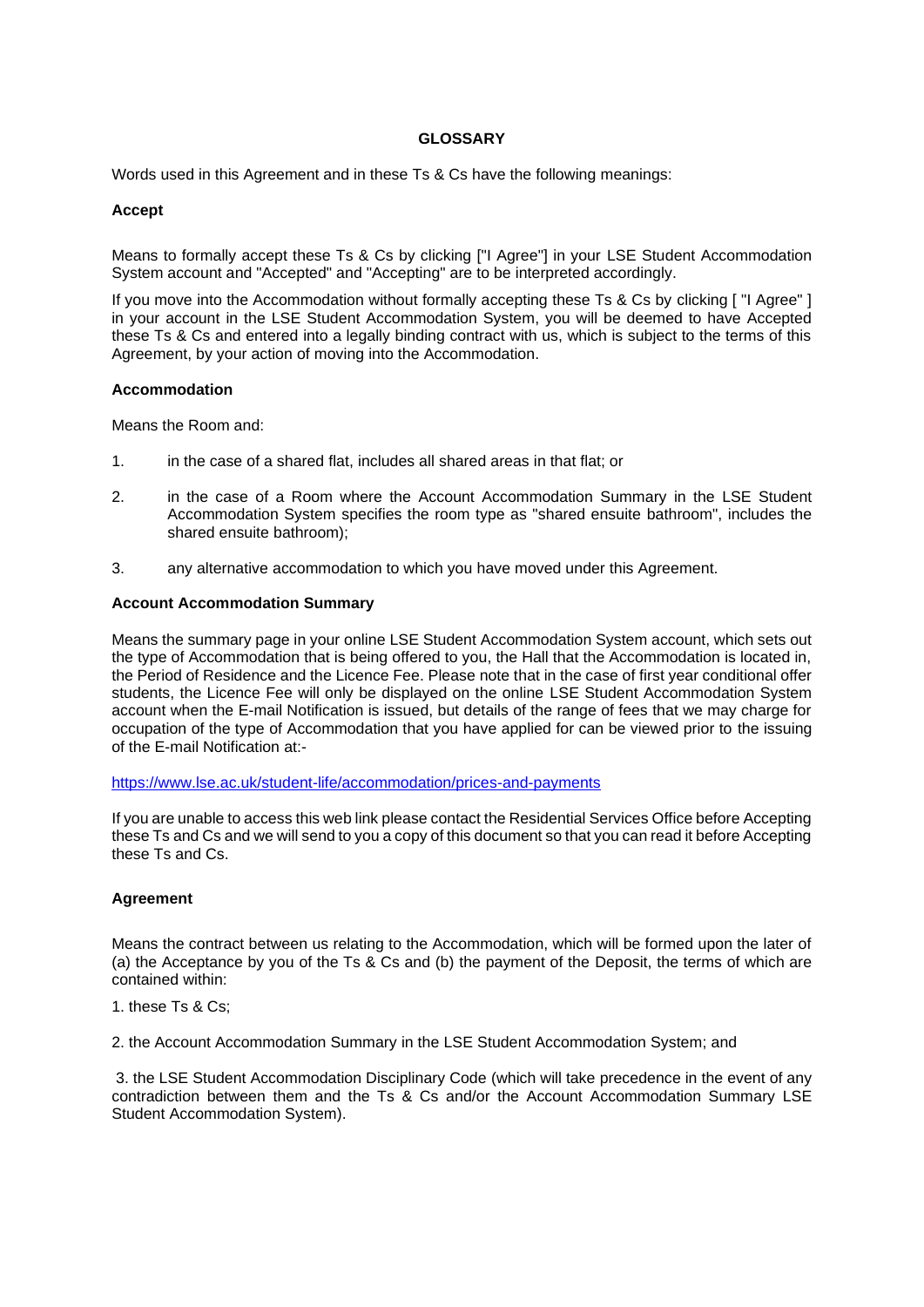## **Communal Areas**

Means all stairwells, corridors, landings, gardens, balconies and entrance halls within the Hall, any shared kitchens and/or bathrooms in the Hall but not any shared kitchens and/or bathrooms in the Accommodation.

## **Confirmation of Accommodation Document**

Means the document that will be issued to you by LSE once the Agreement has been formed, confirming the type of Accommodation that is being offered to you, the Hall that the Accommodation is located in, the Period of Residence and the Licence Fee. You must acknowledge receipt of the Confirmation of Accommodation Document.

# **Data Protection Laws**

Means the UK GDPR, the Data Protection Act 2018 and the Privacy and Electronic Communications Regulations 2003

## **Deposit**

Means the deposit as specified in the Account Accommodation Summary in the LSE Student Accommodation System, which is comprised of the Holding Deposit and the Security Deposit.

## **E-mail Notification**

Means the e-mail that first year conditional offer students will receive from LSE confirming that the Account Accommodation Summary in the LSE Student Accommodation System has been updated to state the Licence Fee that will be payable and requesting payment of the Deposit.

#### **End Date**

Means the date on which you wish this Agreement to end where you are seeking to terminate this Agreement before the end of the Period of Residence under clause 6.3.

## **Family Member**

Means the person(s) (if any) named in the Account Accommodation Summary in the LSE Student Accommodation System as the "Named Family Member" (being other people who can live with you).

#### **Hall**

Means the specific hall named in the Account Accommodation Summary in the LSE Student Accommodation System together with any external areas of the hall which are owned by us (e.g. car parks, roads or gardens which adjoin the hall).

## **Head of Residential Life**

Means the individual appointed to act as LSE's head of residential life.

## **Health and Safety Guidance**

Means:-

(a) our health and safety policies (including any policies relating to infectious disease, COVID-19 and pandemics);

(b) any heath and safety legislation and regulations; and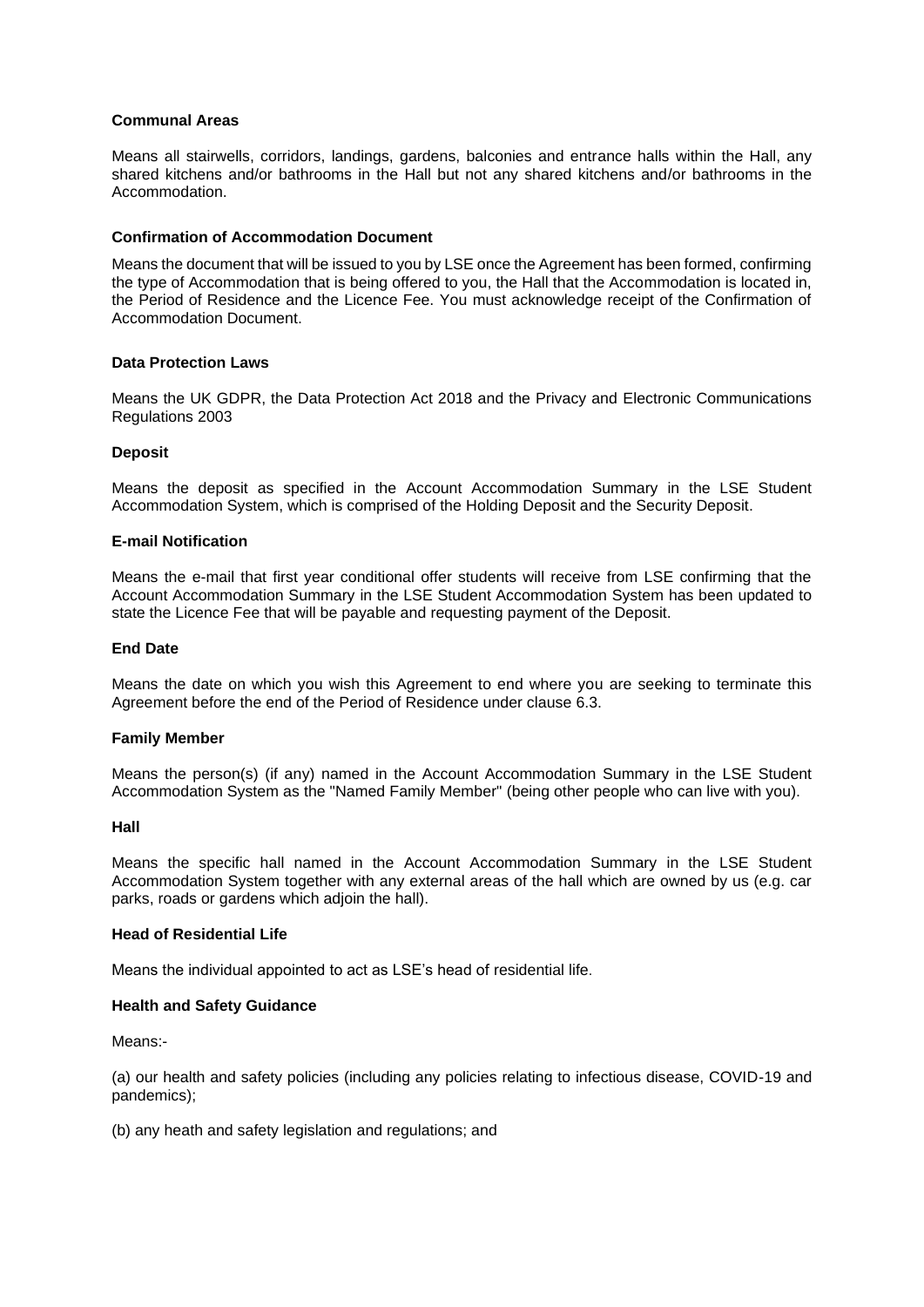(c) any government guidance or Public Health England advice applicable in times of pandemic, the COVID-19 crisis or other public health crisis (including requirements for social distancing, requirements to wear a face mask, limitations on mass gathering, requirements for quarantine or self isolation before or upon arrival at Hall, COVID-19 diagnostic and surveillance testing before or upon arrival at Hall, contact tracing, disinfection protocols and restrictions on Visitors).

# **Holding Deposit**

Means the sum of £110 paid by you to us, if you have a booking for an individual person in a single room or space in a shared room, or the sum of £210 if you have a booking in a double room, which has been paid to reserve the Accommodation and which you have agreed we may deduct from your Licence Fee in accordance with paragraph 3.3 of Schedule 1.

## **Inventory**

Means the list of furniture and equipment at the Accommodation which we will publish to you when you arrive.

# **Licence Fee**

Means the charges for your occupation of the Accommodation as stated in the Account Accommodation Summary in the LSE Student Accommodation System prior to formation of this Agreement.

# **LSE Student Accommodation System**

Means our online student accommodation system, which you can access either by creating an account within the student accommodation system, or directly via LSE For You, if you have previously created an account in that system.

# **LSE Student Accommodation Disciplinary Code**

Means our Student Accommodation Disciplinary Code which can be reviewed at **https://info.lse.ac.uk/staff/services/Policies-andprocedures/Assets/Documents/StuAccomDiscCo.pdf**

If you are unable to access this web link, please contact the Residential Services Office before Accepting this Agreement and we will send you a copy of the Student Accommodation Disciplinary Code so you can read these before Accepting this Agreement.

## **Period of Residence**

Means the period starting and ending on the dates specified in the Account Accommodation Summary in the LSE Student Accommodation System (unless the Agreement ends earlier in accordance with the terms of this Agreement).

## **Residential Services Office**

Means LSE Residential Services Office, London School of Economics and Political Science, 3.02 Saw Swee Hock Student Centre, Houghton Street, London, WC2A 2AE

# **Room**

Means the room at the Hall that will be allocated to you on your arrival.

## **Security Deposit**